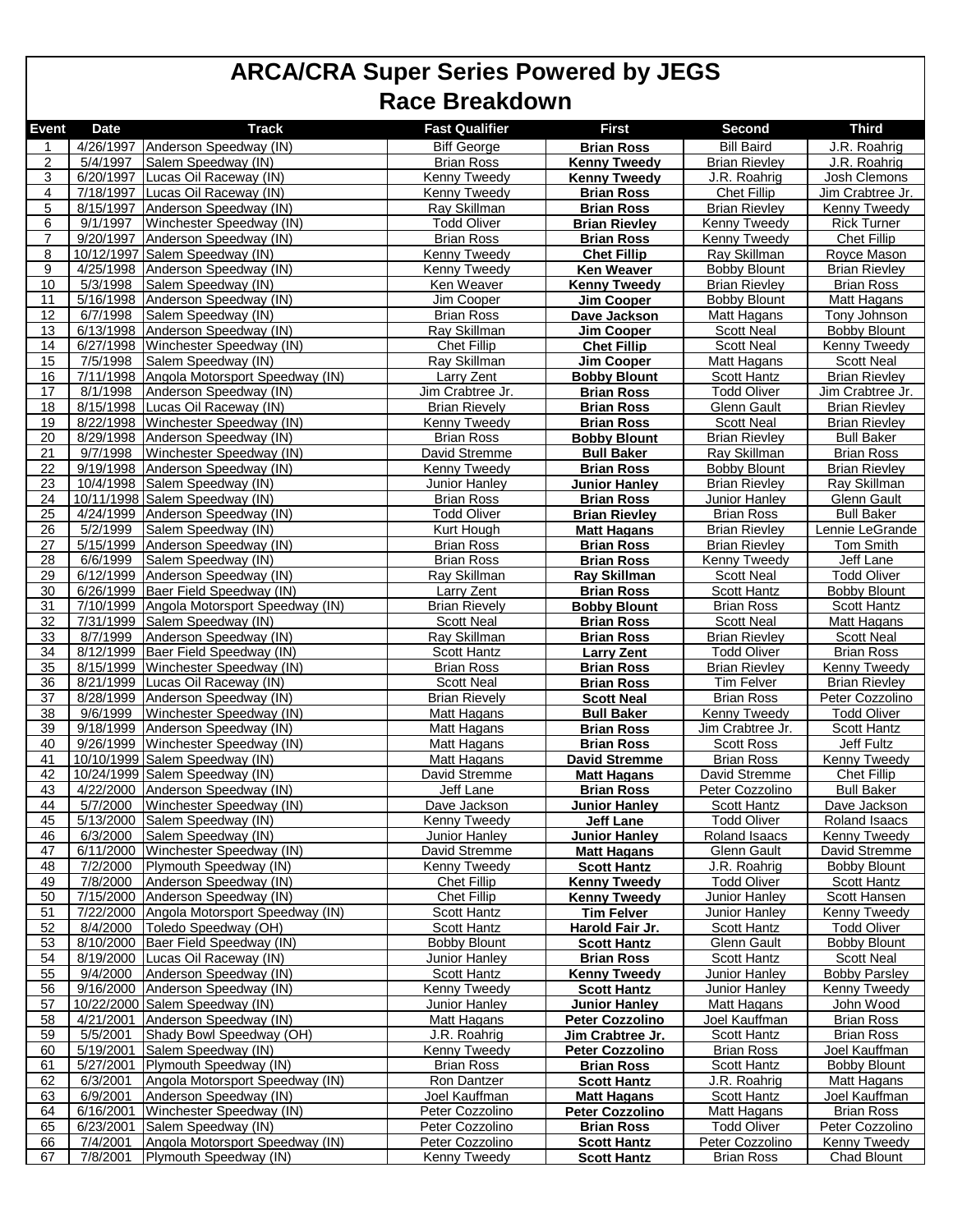| <b>Event</b> | <b>Date</b> | <b>Track</b>                                   | <b>Fast Qualifier</b> | <b>First</b>          | Second                | <b>Third</b>          |
|--------------|-------------|------------------------------------------------|-----------------------|-----------------------|-----------------------|-----------------------|
| 68           |             | 7/14/2001 Illiana Motor Speedway (IN)          | <b>Biff George</b>    | <b>Scott Hantz</b>    | Brian Ross            | <b>Junior Hanley</b>  |
| 69           | 7/28/2001   | Anderson Speedway (IN)                         | Scott Hantz           | <b>Bull Baker</b>     | Jeff Lane             | Gary St. Amant        |
| 70           | 8/3/2001    | Toledo Speedway (OH)                           | <b>Bull Baker</b>     | <b>Junior Hanley</b>  | Kenny Tweedy          | <b>Brian Ross</b>     |
|              |             |                                                |                       |                       |                       |                       |
| 71           | 8/19/2001   | Lucas Oil Raceway (IN)                         | Junior Hanley         | <b>Junior Hanlev</b>  | <b>Scott Hantz</b>    | <b>Brian Ross</b>     |
| 72           | 9/3/2001    | Anderson Speedway (IN)                         | <b>Matt Hagans</b>    | <b>Junior Hanley</b>  | Peter Cozzolino       | J.R. Roahrig          |
| 73           | 9/22/2001   | Anderson Speedway (IN)                         | <b>Matt Hagans</b>    | <b>Junior Hanley</b>  | Jeff Lane             | <b>Brad Mueller</b>   |
| 74           | 10/7/2001   | Salem Speedway (IN)                            | <b>Bull Baker</b>     | <b>Junior Hanley</b>  | <b>Bull Baker</b>     | <b>Kenny Tweedy</b>   |
| 75           |             | 10/21/2001 Lucas Oil Raceway (IN)              | Peter Cozzolino       | <b>Junior Hanley</b>  | <b>Scott Hantz</b>    | <b>Brian Ross</b>     |
| 76           | 4/20/2002   | Anderson Speedway (IN)                         | Joel Kauffman         |                       | Eddie Van Meter       | Matt Hagans           |
|              |             |                                                |                       | <b>Kenny Tweedy</b>   |                       |                       |
| 77           | 5/3/2002    | Angola Motorsport Speedway (IN)                | Joel Kauffman         | J.R. Roahrig          | Jim Crabtree Jr.      | <b>Bull Baker</b>     |
| <u>78</u>    | 5/11/2002   | Anderson Speedway (IN)                         | Joel Kauffman         | <b>Junior Hanley</b>  | <b>Bull Baker</b>     | Jeff Lane             |
| 79           | 5/26/2002   | Toledo Speedway (OH)                           | Junior Hanley         | Joel Kauffman         | Matt Hagans           | Kenny Tweedy          |
| 80           | 6/1/2002    | Shady Bowl Speedway (OH)                       | J.R. Roahrig          | <b>Jeff Lane</b>      | J.R. Roahrig          | Joel Kauffman         |
| 81           | 6/8/2002    | Anderson Speedway (IN)                         | <b>Bobby Parsley</b>  | Joel Kauffman         | Evan Jackson          | <b>Junior Hanley</b>  |
| 82           | 6/22/2002   | Winchester Speedway (IN)                       | <b>Junior Hanley</b>  | Evan Jackson          | Matt Hagans           | J.R. Roahrig          |
| 83           | 7/3/2002    | Kalamazoo Speedway (MI)                        | <b>Bob Holley</b>     | <b>Fred Campbell</b>  | Chris Orr             | <b>Bob Holley</b>     |
|              |             |                                                |                       |                       |                       |                       |
| 84           | 7/4/2002    | Angola Motorsport Speedway (IN)                | <b>Brent Downey</b>   | <b>Junior Hanley</b>  | Scott Hantz           | J.R. Roahrig          |
| 85           | 7/13/2002   | Anderson Speedway (IN)                         | <b>Bull Baker</b>     | <b>Chet Fillip</b>    | Ron Breese Jr.        | <b>Scott Hantz</b>    |
| 86           | 7/27/2002   | Shady Bowl Speedway (OH)                       | Kenny Tweedy          | <b>Bull Baker</b>     | <b>Matt Hagans</b>    | Evan Jackson          |
| 87           | 8/2/2002    | Toledo Speedway (OH)                           | Junior Hanley         | <b>Junior Hanley</b>  | <b>Fred Campbell</b>  | Scott Hantz           |
| 88           | 8/8/2002    | Baer Field Speedway (IN)                       | Joel Kauffman         | J.R. Roahrig          | <b>Junior Hanley</b>  | Joel Kauffman         |
| 89           | 8/17/2002   | Lucas Oil Raceway (IN)                         | <b>Chet Fillip</b>    | Junior Hanlev         | <b>Chet Fillip</b>    | <b>Scott Hantz</b>    |
| 90           | 8/25/2002   | Baer Field Speedway (IN)                       | <b>Scott Hantz</b>    | <b>Junior Hanley</b>  | <b>Fred Campbell</b>  | Scott Hantz           |
| 91           | 9/1/2002    | Plymouth Speedway (IN)                         | Evan Jackson          | <b>Scott Hantz</b>    | Joel Kauffman         | Junior Hanley         |
| 92           | 9/7/2002    | Anderson Speedway (IN)                         | <b>Bull Baker</b>     |                       | Junior Hanley         | Scott Hantz           |
|              |             |                                                |                       | Ron Breese Jr.        |                       |                       |
| 93           | 9/21/2002   | Columbus Motor Speedway (OH)                   | Junior Hanley         | <b>Junior Hanley</b>  | Joel Kauffman         | J.R. Roahrig          |
| 94           | 10/5/2002   | Winchester Speedway (IN)                       | Chuck Barnes Jr.      | <b>Bull Baker</b>     | Chuck Barnes Jr.      | Jim Crabtree Jr.      |
| 95           |             | 10/20/2002 Lucas Oil Raceway (IN)              | Joel Kauffman         | <b>Scott Hantz</b>    | <b>Bobby Murany</b>   | Junior Hanley         |
| 96           |             | 4/19/2003 Anderson Speedway (IN)               | Joel Kauffman         | <b>Bobby Parsley</b>  | Scott Hantz           | <b>Brent Downey</b>   |
| 97           |             | 5/26/2003 Mt. Lawn Speedway (IN)               | Kent Baledge          | <b>Jeff Lane</b>      | <b>Rodney Scott</b>   | Chuck Barnes, Jr.     |
| 98           |             | 6/14/2003 Berlin Raceway (MI)                  | Fred Campbell         | <b>Scott Hantz</b>    | <b>Fred Campbell</b>  | Dave Kuhlman          |
| 99           | 6/21/2003   | Winchester Speedway (IN)                       | Jeff Lane             | <b>Junior Hanley</b>  | <b>Bull Baker</b>     | <b>Bobby Parsley</b>  |
| 100          | 6/28/2003   | Mansfield Motor Speedway (OH)                  | Jeff Lane             | <b>Brian Rievley</b>  | Andy Ponstein         | <b>Junior Hanley</b>  |
| 101          | 7/4/2003    | Angola Motorsport Speedway (IN)                | <b>Brian Rievley</b>  | <b>Scott Hantz</b>    | <b>Bobby Parsley</b>  | J.R. Roahrig          |
| 102          | 7/12/2003   | Anderson Speedway (IN)                         | <b>Bull Baker</b>     | <b>Bobby Parsley</b>  | <b>Junior Hanley</b>  | J.R. Roahrig          |
|              |             |                                                |                       |                       |                       |                       |
| 103          | 7/20/2003   | Toledo Speedway (OH)                           | <b>Fred Campbell</b>  | <b>Fred Campbell</b>  | <b>Bobby Parsley</b>  | Dave Kuhlman          |
| 104          | 7/26/2003   | Shady Bowl Speedway (OH)                       | <b>Rick Turner</b>    | <b>Jeff Lane</b>      | J.R. Roahrig          | Junior Hanley         |
| 105          | 8/7/2003    | Baer Field Speedway (IN)                       | Eddie Hoffman         | Eddie Hoffman         | <b>Scott Hantz</b>    | Jack Landis           |
| 106          | 8/16/2003   | Lucas Oil Raceway (IN)                         | <b>Fred Campbell</b>  | <b>Fred Campbell</b>  | Ray Skillman          | Scott Hantz           |
| 107          | 8/24/2003   | Baer Field Speedway (IN)                       | <b>Scott Hantz</b>    | <b>Scott Hantz</b>    | <b>Bobby Parsley</b>  | Eddie Hoffman         |
| 108          | 8/30/2003   | Angola Motorsport Speedway (IN)                | <b>Bobby Parsley</b>  | <b>Kenny Tweedy</b>   | Scott Hantz           | <b>Bobby Parsley</b>  |
| 109          | 9/7/2003    | Columbus Motor Speedway (OH)                   | Tim Ice               | <b>Fred Campbell</b>  | <b>Andy Ponstein</b>  | <b>Bobby Parsley</b>  |
| 110          |             | 9/14/2003 Anderson Speedway (IN)               | Jeff Lane             | <b>Andy Ponstein</b>  | Jeff Lane             | <b>Junior Hanley</b>  |
| 111          |             | 9/21/2003 Rockford Speedway (IL)               | <b>Scott Hantz</b>    |                       |                       | Ricky Bilderback      |
|              |             |                                                |                       | Ron Breese, Jr.       | <b>Brian Hoppe</b>    | <b>Bull Baker</b>     |
| 112          |             | 10/5/2003 Winchester Speedway (IN)             | Dave Jackson          | <b>Bobby Parsley</b>  | Scott Hantz           |                       |
| 113          |             | 10/18/2003 Fairgrounds Speedway Nashville (TN) | Eddie Hoffman         | <b>Brian Hoppe</b>    | <b>Ricky Turner</b>   | Russell Fleeman       |
| 114          |             | 4/17/2004 Anderson Speedway (IN)               | <b>Chris Gabehart</b> | Jeff Lane             | Chuck Barnes, Jr.     | <b>Bobby Parsley</b>  |
| 115          |             | 5/16/2004 Lucas Oil Raceway (IN)               | Chuck Barnes Jr.      | Evan Jackson          | Scott Hantz           | Aaron Hulings         |
| 116          | 5/22/2004   | Shady Bowl Speedway (OH)                       | J.R. Roahrig          | <b>Steve Moenck</b>   | Chuck Barnes, Jr.     | Jeff Lane             |
| 117          | 6/19/2004   | Berlin Raceway (MI)                            | Chuck Barnes Jr.      | <b>Fred Campbell</b>  | <b>Brian Campbell</b> | Tom Thomas            |
| 118          | 6/26/2004   | Illiana Motor Speedway (IN)                    | Eddie Hoffman         | <b>Eddie Hoffman</b>  | Chuck Barnes, Jr.     | John Nutley, Jr.      |
| 119          | 7/17/2004   | Anderson Speedway (IN)                         | <b>Junior Hanley</b>  | Junior Hanley         | <b>Scott Hantz</b>    | J.R. Roahrig          |
| 120          |             | 7/24/2004   Mansfield Motor Speedway (OH)      | <b>Fred Campbell</b>  | Evan Jackson          | Chris Gabehart        | Jeff Lane             |
| 121          | 7/31/2004   | Shady Bowl Speedway (OH)                       | <b>Junior Hanley</b>  | Chuck Barnes, Jr.     | Junior Hanley         | Jeff Lane             |
|              |             |                                                |                       |                       |                       |                       |
| 122          | 8/1/2004    | Toledo Speedway (OH)                           | Chris Gabehart        | Jeff Lane             | Chuck Barnes, Jr.     | Scott Baker           |
| 123          | 8/12/2004   | Baer Field Speedway (IN)                       | Eddie Hoffman         | <b>Eddie Hoffman</b>  | <b>Scott Hantz</b>    | J.R. Roahrig          |
| 124          | 8/14/2004   | Lucas Oil Raceway (IN)                         | Ray Skillman          | <b>Scott Hantz</b>    | Steve Moenck          | Junior Hanley         |
| 125          | 9/12/2004   | Columbus Motor Speedway (OH)                   | Chuck Barnes Jr.      | <b>Scott Hantz</b>    | Robbie Pyle           | Gary St. Amant        |
| 126          | 9/18/2004   | Anderson Speedway (IN)                         | Scott Hantz           | Jim Crabtree, Jr.     | <b>Bobby Parsley</b>  | <b>Chris Gabehart</b> |
| 127          | 9/25/2004   | Rockford Speedway (IL)                         | Nathan Haseleu        | <b>Eddie Hoffman</b>  | <b>Steve Moenck</b>   | <b>Brian Hoppe</b>    |
| 128          |             | 10/9/2004   I-70 Speedway (MO)                 | <b>Ryan Mathews</b>   | <b>Larry Raines</b>   | <b>Chris Gabehart</b> | <b>Biff George</b>    |
| 129          |             | 10/17/2004 Baer Field Speedway (IN)            | Jack Landis           | <b>Jeff Lane</b>      | Boris Jurkovic        | Jack Landis           |
| 130          |             | 10/24/2004 Salem Speedway (IN)                 | Chuck Barnes Jr.      | <b>Bull Baker</b>     | <b>Scott Hantz</b>    | Keith Gardner         |
| 131          |             | 11/7/2004 Fairgrounds Speedway Nashville (TN)  | Chuck Barnes Jr.      | Chuck Barnes, Jr.     | Eddie Hoffman         | Jason Hogan           |
| 132          | 1/29/2005   | USA International Speedway (FL)                | Mario Gosselin        |                       | Eddie Hoffman         | Pat Kelly             |
|              |             |                                                |                       | <b>Charlie Menard</b> |                       |                       |
| 133          |             | 4/16/2005 Anderson Speedway (IN)               | <b>Bobby Parsley</b>  | <b>Bobby Parsley</b>  | Eddie Van Meter       | Jack Landis           |
| 134          |             | 4/30/2005 Mansfield Motor Speedway (OH)        | <b>Chris Gabehart</b> | <b>Boris Jurkovic</b> | Eddie Hoffman         | Dave Jackson          |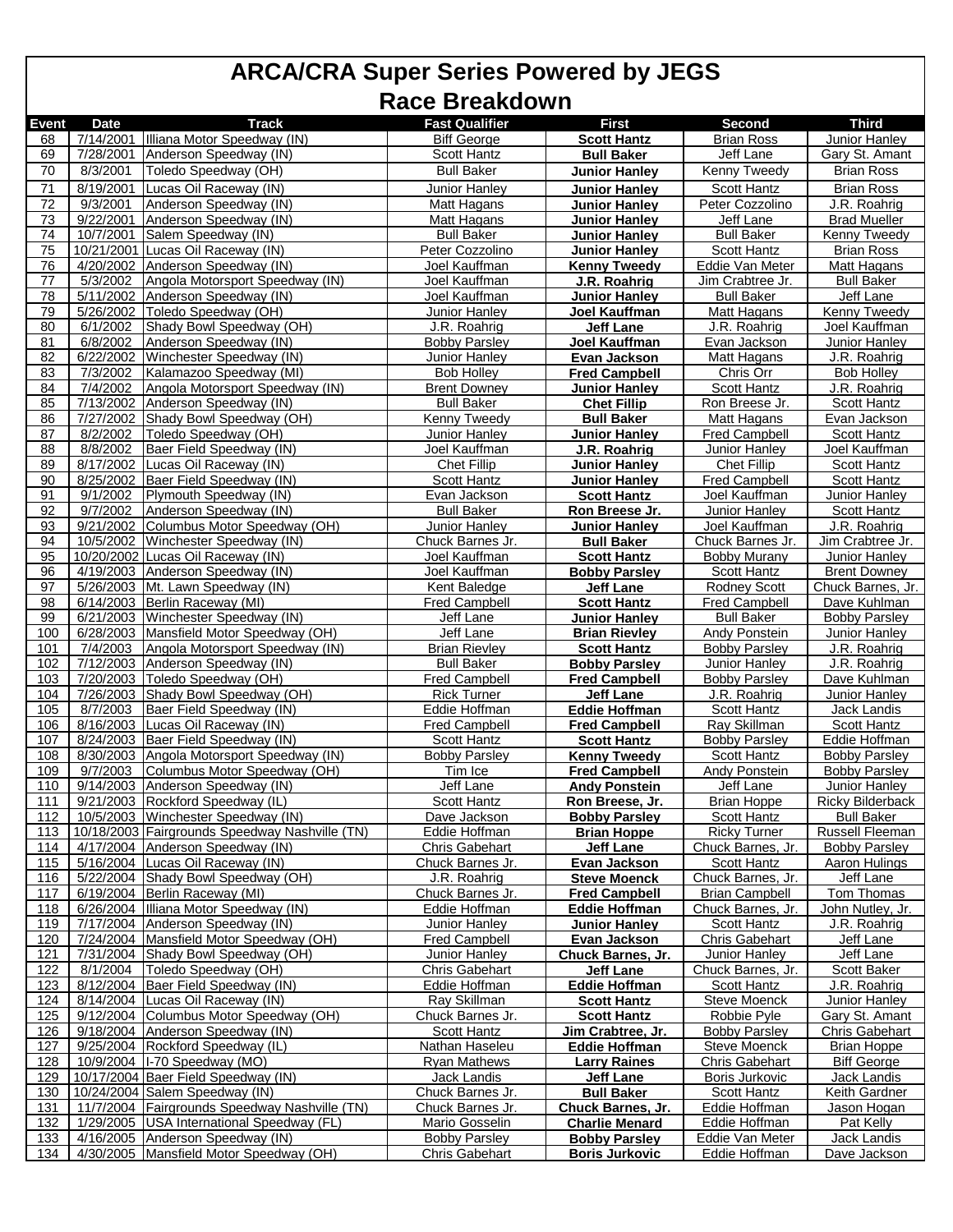| 5/15/2005 Lucas Oil Raceway (IN)<br>135<br><b>Steve Moenck</b><br>Jeff Lane<br>Boris Jurkovic<br><b>Scott Hantz</b><br>5/22/2005 Winchester Speedway (IN)<br>136<br>Jeff Lane<br><b>Chris Gabehart</b><br>Eddie Hoffman<br>Scott Hantz<br>137<br>5/29/2005 Toledo Speedway (OH)<br><b>Chris Gabehart</b><br>Eddie Van Meter<br>Boris Jurkovic<br><b>Johnny Belott III</b><br>138<br>6/4/2005<br>Columbus Motor Speedway (OH)<br>Jack Landis<br><b>Jack Landis</b><br>Gary St. Amant<br><b>Bobby Parsley</b><br>139<br>6/12/2005<br>Grundy County Speedway (IL)<br><b>Rvan Mathews</b><br>Jeremy Lepak<br>Nathan Haseleu<br><b>Ryan Mathews</b><br>140<br>618/2005<br>Jason Setser<br>Jason Setser<br>Ross Meeuwsen<br>Berlin Raceway (MI)<br><b>Fred Campbell</b><br>141<br>6/25/2005<br>Illiana Motor Speedway (IN)<br>Eddie Hoffman<br>Dave Weltmeyer<br>Jeff Lane<br><b>Eddie Hoffman</b><br>142<br>7/2/2005<br>Angola Motorsport Speedway (IN)<br><b>Bobby Parsley</b><br>Jeff Lane<br><b>Bobby Parsley</b><br>Eddie Hoffman<br>7/16/2005<br>Anderson Speedway (IN)<br>143<br>Eddie Van Meter<br><b>Eddie Hoffman</b><br>Jeff Lane<br>Tom Hernly, Jr.<br>7/31/2005 Kalamazoo Speedway (MI)<br>J.R. Roahrig<br>JR Roahrig<br>Jack Landis<br>144<br><b>Andy Ponstein</b><br>145<br>8/13/2005<br>Anderson Speedway (IN)<br><b>Bobby Parsley</b><br><b>Rick Turner</b><br>Jeff Lane<br><b>Bobby Parsley</b><br>146<br>8/20/2005 Berlin Raceway (MI)<br>Ross Meeuwsen<br><b>Ross Meeuwsen</b><br>Jeff Lane<br>Eddie Van Meter<br>9/5/2005<br>Winchester Speedway (IN)<br>Eddie Van Meter<br>Jeff Lane<br>147<br><b>Bobby Parsley</b><br>Chuck Barnes, Jr.<br>148<br>Mansfield Motor Speedway (OH)<br>JR Roahrig<br>9/11/2005<br>Chuck Barnes Jr.<br><b>Bobby Parsley</b><br>Chuck Barnes, Jr.<br>149<br>10/1/2005   I-70 Speedway (MO)<br>Jeff Lane<br>Jeff Lane<br>Eddie Hoffman<br><b>Steve Carlson</b><br>10/29/2005 Rockford Speedway (IL)<br>Jeff Lane<br>150<br>Brian Johnson Jr.<br><b>Steve Rubeck</b><br><b>Eddie Hoffman</b><br>11/6/2005 Fairgrounds Speedway Nashville (TN)<br>Boris Jurkovic<br>151<br>Scott Carlson<br>Jason Hogan<br>152<br>1/28/2006 USA International Speedway (FL)<br><b>Travis Kittleson</b><br><b>Clay Rogers</b><br>Travis Kittleson<br><b>Mike Fritts</b><br>153<br>3/18/2006 Fairgrounds Speedway Nashville (TN)<br>Eddie Hoffman<br><b>Eddie Mercer</b><br>Boris Jurkovic<br><b>Eddie Mercer</b><br>4/15/2006 Anderson Speedway (IN)<br>154<br>Jack Landis<br>Jack Landis<br>Andy Ponstein<br><b>Chris Gabehart</b><br>155<br>4/23/2006 Winchester Speedway (IN)<br>Jeff Lane<br><b>Chris Gabehart</b><br><b>Brian Rievley</b><br>Kenny Tweedy<br>156<br>5/21/2006 Baer Field Speedway (IN)<br>Jack Landis<br>Chuck Barnes, Jr.<br>Scott Hantz<br>Eddie Van Meter<br>157<br>5/27/2006 Berlin Raceway (MI)<br><b>Tim Curry</b><br><b>Scott Hantz</b><br>Alec Carll<br><b>Tim Curry</b><br>158<br>6/3/2006<br>Columbus Motor Speedway (OH)<br><b>Bobby Parsley</b><br>Scott Hantz<br>Gary St. Amant<br><b>Bobby Parsley</b><br>159<br>6/17/2006<br>Lucas Oil Raceway (IN)<br>Chris Gabehart<br><b>Chris Gabehart</b><br>Jeff Lane<br>6/24/2006 Illiana Motor Speedway (IN)<br>Jeff Cannon<br>160<br>J.R. Roahrig<br><b>Nathan Haseleu</b><br><b>Scott Hantz</b><br>7/15/2006 Anderson Speedway (IN)<br>Scott Hantz<br>161<br><b>Jason Shively</b><br>Tommy St. John<br>Jeff Lane<br>7/22/2006 Angola Motorsport Speedway (IN)<br>162<br><b>Scott Hantz</b><br><b>Eddie Van Meter</b><br>Jack Landis<br>Jeff Lane<br>163<br>7/28/2006 Kalamazoo Speedway (MI)<br><b>Brian Campbell</b><br><b>Brian Campbell</b><br><b>Scott Hantz</b><br>Andy Ponstein<br>164<br>7/29/2006 New Paris Speedway (IN)<br><b>Bobby Parsley</b><br>Tommy St. John<br>Eddie Van Meter<br>JR Roahrig<br>165<br>8/11/2006   Toledo Speedway (OH)<br><b>Bobby Parsley</b><br><b>Scott Hantz</b><br>Eddie Van Meter<br>JR Roahrig<br>166<br>9/4/2006<br>Jeff Lane<br>Winchester Speedway (IN)<br>Eddie Van Meter<br>Jeff Lane<br>Tommy St. John<br>167<br>924/2006<br>Rockford Speedway (IL)<br><b>Larry Schuler</b><br>Jeremy Lepak<br>Jeremy Lepak<br>Scott Hantz<br>10/15/2006 Winchester Speedway (IN)<br>168<br>Danny Jackson<br>Augie Grill<br>Tommy St. John<br><b>Scott Hantz</b><br>169<br>11/5/2006 Fairgrounds Speedway Nashville (TN)<br><b>Chris Gabehart</b><br><b>Boris Jurkovic</b><br>Jake Ryan<br><b>Eddie Mercer</b><br>170<br>1/27/2007<br>USA International Speedway (FL)<br>Eddie Hoffman<br><b>Eddie Hoffman</b><br><b>Butch Miller</b><br>Justin Drawdy<br>171<br>4/1/2007<br>Fairgrounds Speedway Nashville (TN)<br><b>Andy Ponstein</b><br><u>Josh Vadnais</u><br>Russell Fleeman<br><b>Nathan Haseleu</b><br>4/22/2007<br>Jeff Lane<br><b>Brian Rievley</b><br>172<br>Winchester Speedway (IN)<br>Tommy St. John<br>Tommy St. John<br>173<br>Baer Field Speedway (IN)<br>5/20/2007<br>Scott Hantz<br>Jeff Lane<br>Jack Landis<br><b>Scott Hantz</b><br>174<br>5/27/2007<br>Toledo Speedway (OH)<br><b>Chris Gabehart</b><br>JR Roahrig<br><b>Scott Hantz</b><br><b>Chris Gabehart</b><br>175<br>6/2/2007<br>Columbus Motor Speedway (OH)<br><b>Chris Gabehart</b><br>John VanDoorn<br><b>Scott Hantz</b><br><b>Robbie Pyle</b><br>176<br>6/9/2007<br>Anderson Speedway (IN)<br>Kenny Tweedy<br>Bret Miles, Jr.<br><b>Rick Turner</b><br><b>Chris Gabehart</b><br>6/30/2007 Angola Motorsport Speedway (IN)<br>177<br>Jack Landis<br>Jeff Lane<br><b>Brian Rievley</b><br>Jack Landis<br>178<br>8/4/2007 Anderson Speedway (IN)<br><b>Chris Gabehart</b><br><b>Brian Rievley</b><br>Scott Hantz<br>John VanDoorn<br>8/11/2007 Illiana Motor Speedway (IN)<br><b>Chris Gabehart</b><br>Dave Weltmeyer<br><b>Larry Schuler</b><br>Eddie Hoffman<br>179<br>180<br>9/3/2007<br>Winchester Speedway (IN)<br>Dennis Schoenfeld<br>Ryan Lawler<br><b>Jeff Fultz</b><br>Terry Fisher, Jr.<br>9/15/2007<br>Berlin Raceway (MI)<br><b>Brian Campbell</b><br>181<br><b>Fred Campbell</b><br>John VanDoorn<br>Chris Anthony<br>9/22/2007 Lucas Oil Raceway (IN)<br>182<br>Evan Jackson<br><b>Chris Gabehart</b><br>John VanDoorn<br>Evan Jackson<br>183<br>10/14/2007 Winchester Speedway (IN)<br>David Stremme<br>Ryan Lawler<br><b>Ryan Lawler</b><br>John VanDoorn<br>11/4/2007<br>184<br>Fairgrounds Speedway Nashville (TN)<br>John VanDoorn<br>Jason Hogan<br>Robbie Pyle<br>John VanDoorn<br>185<br>1/26/2008<br>USA International Speedway (FL)<br>Jeff Choquette<br><b>Jeff Choquette</b><br>Ryan Lawler<br><b>Shane Sawyer</b><br>186<br>4/27/2008<br>Winchester Speedway (IN)<br><b>Rick Turner</b><br>Kenny Tweedy<br><b>Scott Hantz</b><br>Jason Dietsch<br>187<br>5/19/2008 Baer Field Speedway (IN)<br>Jeff Lane<br>Scott Hantz<br><b>Scott Hantz</b><br>Jason Dietsch<br>188<br>6/7/2008<br>Salem Speedway (IN)<br><b>Rick Turner</b><br>Zach Taylor<br>Scott Hantz<br>Jeff Lane<br>189<br>Anderson Speedway (IN)<br>6/15/2008<br>Jason Shively<br>Jason Shively<br><b>Scott Hantz</b><br><b>Rick Turner</b><br>190<br>6/21/2008 Illiana Motor Speedway (IN)<br>Boris Jurkovic<br>Eddie Hoffman<br><b>Rick Turner</b><br><b>Boris Jurkovic</b><br>191<br>7/3/2008<br>Angola Motorsport Speedway (IN)<br>Boris Jurkovic<br><b>Scott Hantz</b><br>Boris Jurkovic<br>Jason Dietsch<br>192<br>7/13/2008 Plymouth Speedway (IN)<br>Aaron Pierce<br>Aaron Pierce<br>Eddie Hoffman<br><b>Boris Jurkovic</b><br>7/20/2008   Fairgrounds Speedway Nashville (TN)<br>193<br>Johnny Brazier<br><b>Scott Hantz</b><br>Ryan Crane<br>Rick Turner<br>194<br>8/1/2008 Toledo Speedway (OH)<br><b>Rick Turner</b><br>JR Roahrig<br><b>Scott Hantz</b><br>John VanDoorn<br>Anderson Speedway (IN)<br>195<br>8/9/2008<br>Jeff Lane<br>Josh Bauer<br>Jeff Lane<br><b>Scott Hantz</b><br>196<br>8/16/2008 Salem Speedway (IN)<br>Keith Gardner<br>Zach Taylor<br>John VanDoorn<br><b>Chuck Barnes, Jr.</b><br>197<br>9/1/2008<br>Winchester Speedway (IN)<br>Jeff Lane<br><b>Rick Turner</b><br>Jeff Fultz<br><b>Jason Shively</b><br>198<br>9/20/2008 Lucas Oil Raceway (IN)<br>Zach Taylor<br>Rick Turner<br><b>Jeff Lane</b><br>Scott Hantz<br>10/12/2008 Winchester Speedway (IN)<br>199<br><b>Chris Gabehart</b><br><b>David Stremme</b><br>Kyle Busch<br>Scott Hantz<br>200<br>10/18/2008 Berlin Raceway (MI)<br>Tom Thomas<br><b>Brian Campbell</b><br>Scott Hantz<br>Robbie Pyle<br>11/1/2008 Fairgrounds Speedway Nashville (TN)<br>Mitch Cobb<br>Boris Jurkovic<br>Donnie Wilson<br>201<br><b>Chris Gabehart</b><br>202<br>1/25/2009 Lanier National Speeday (GA)<br><b>Casey Roderick</b><br><b>Kyle Busch</b><br>Jason Hogan<br>Johanna Long |              |             |              | <b>NAVE DI CANUVIII</b> |       |        |                   |
|------------------------------------------------------------------------------------------------------------------------------------------------------------------------------------------------------------------------------------------------------------------------------------------------------------------------------------------------------------------------------------------------------------------------------------------------------------------------------------------------------------------------------------------------------------------------------------------------------------------------------------------------------------------------------------------------------------------------------------------------------------------------------------------------------------------------------------------------------------------------------------------------------------------------------------------------------------------------------------------------------------------------------------------------------------------------------------------------------------------------------------------------------------------------------------------------------------------------------------------------------------------------------------------------------------------------------------------------------------------------------------------------------------------------------------------------------------------------------------------------------------------------------------------------------------------------------------------------------------------------------------------------------------------------------------------------------------------------------------------------------------------------------------------------------------------------------------------------------------------------------------------------------------------------------------------------------------------------------------------------------------------------------------------------------------------------------------------------------------------------------------------------------------------------------------------------------------------------------------------------------------------------------------------------------------------------------------------------------------------------------------------------------------------------------------------------------------------------------------------------------------------------------------------------------------------------------------------------------------------------------------------------------------------------------------------------------------------------------------------------------------------------------------------------------------------------------------------------------------------------------------------------------------------------------------------------------------------------------------------------------------------------------------------------------------------------------------------------------------------------------------------------------------------------------------------------------------------------------------------------------------------------------------------------------------------------------------------------------------------------------------------------------------------------------------------------------------------------------------------------------------------------------------------------------------------------------------------------------------------------------------------------------------------------------------------------------------------------------------------------------------------------------------------------------------------------------------------------------------------------------------------------------------------------------------------------------------------------------------------------------------------------------------------------------------------------------------------------------------------------------------------------------------------------------------------------------------------------------------------------------------------------------------------------------------------------------------------------------------------------------------------------------------------------------------------------------------------------------------------------------------------------------------------------------------------------------------------------------------------------------------------------------------------------------------------------------------------------------------------------------------------------------------------------------------------------------------------------------------------------------------------------------------------------------------------------------------------------------------------------------------------------------------------------------------------------------------------------------------------------------------------------------------------------------------------------------------------------------------------------------------------------------------------------------------------------------------------------------------------------------------------------------------------------------------------------------------------------------------------------------------------------------------------------------------------------------------------------------------------------------------------------------------------------------------------------------------------------------------------------------------------------------------------------------------------------------------------------------------------------------------------------------------------------------------------------------------------------------------------------------------------------------------------------------------------------------------------------------------------------------------------------------------------------------------------------------------------------------------------------------------------------------------------------------------------------------------------------------------------------------------------------------------------------------------------------------------------------------------------------------------------------------------------------------------------------------------------------------------------------------------------------------------------------------------------------------------------------------------------------------------------------------------------------------------------------------------------------------------------------------------------------------------------------------------------------------------------------------------------------------------------------------------------------------------------------------------------------------------------------------------------------------------------------------------------------------------------------------------------------------------------------------------------------------------------------------------------------------------------------------------------------------------------------------------------------------------------------------------------------------------------------------------------------------------------------------------------------------------------------------------------------------------------------------------------------------------------------------------------------------------------------------------------------------------------------------------------------------------------------------------------------------------------------------------------------------------------------------------------------------------------------------------------------------------------------------------------------------------------------------------------------------------------------------------------------------------------------------------------------------------------------------------------------------------------------------------------------------------------------------------------------------------------------------------------------------------------------------------------------------------------------------------------------------------------------------------------------------------------------------------------------------------------------------|--------------|-------------|--------------|-------------------------|-------|--------|-------------------|
|                                                                                                                                                                                                                                                                                                                                                                                                                                                                                                                                                                                                                                                                                                                                                                                                                                                                                                                                                                                                                                                                                                                                                                                                                                                                                                                                                                                                                                                                                                                                                                                                                                                                                                                                                                                                                                                                                                                                                                                                                                                                                                                                                                                                                                                                                                                                                                                                                                                                                                                                                                                                                                                                                                                                                                                                                                                                                                                                                                                                                                                                                                                                                                                                                                                                                                                                                                                                                                                                                                                                                                                                                                                                                                                                                                                                                                                                                                                                                                                                                                                                                                                                                                                                                                                                                                                                                                                                                                                                                                                                                                                                                                                                                                                                                                                                                                                                                                                                                                                                                                                                                                                                                                                                                                                                                                                                                                                                                                                                                                                                                                                                                                                                                                                                                                                                                                                                                                                                                                                                                                                                                                                                                                                                                                                                                                                                                                                                                                                                                                                                                                                                                                                                                                                                                                                                                                                                                                                                                                                                                                                                                                                                                                                                                                                                                                                                                                                                                                                                                                                                                                                                                                                                                                                                                                                                                                                                                                                                                                                                                                                                                                                                                                                                                                                                                                                                                                                                                                                                                                                                                                                                                                                                              | <b>Event</b> | <b>Date</b> | <b>Track</b> | <b>Fast Qualifier</b>   | First | Second | <b>Third</b>      |
|                                                                                                                                                                                                                                                                                                                                                                                                                                                                                                                                                                                                                                                                                                                                                                                                                                                                                                                                                                                                                                                                                                                                                                                                                                                                                                                                                                                                                                                                                                                                                                                                                                                                                                                                                                                                                                                                                                                                                                                                                                                                                                                                                                                                                                                                                                                                                                                                                                                                                                                                                                                                                                                                                                                                                                                                                                                                                                                                                                                                                                                                                                                                                                                                                                                                                                                                                                                                                                                                                                                                                                                                                                                                                                                                                                                                                                                                                                                                                                                                                                                                                                                                                                                                                                                                                                                                                                                                                                                                                                                                                                                                                                                                                                                                                                                                                                                                                                                                                                                                                                                                                                                                                                                                                                                                                                                                                                                                                                                                                                                                                                                                                                                                                                                                                                                                                                                                                                                                                                                                                                                                                                                                                                                                                                                                                                                                                                                                                                                                                                                                                                                                                                                                                                                                                                                                                                                                                                                                                                                                                                                                                                                                                                                                                                                                                                                                                                                                                                                                                                                                                                                                                                                                                                                                                                                                                                                                                                                                                                                                                                                                                                                                                                                                                                                                                                                                                                                                                                                                                                                                                                                                                                                                              |              |             |              |                         |       |        |                   |
|                                                                                                                                                                                                                                                                                                                                                                                                                                                                                                                                                                                                                                                                                                                                                                                                                                                                                                                                                                                                                                                                                                                                                                                                                                                                                                                                                                                                                                                                                                                                                                                                                                                                                                                                                                                                                                                                                                                                                                                                                                                                                                                                                                                                                                                                                                                                                                                                                                                                                                                                                                                                                                                                                                                                                                                                                                                                                                                                                                                                                                                                                                                                                                                                                                                                                                                                                                                                                                                                                                                                                                                                                                                                                                                                                                                                                                                                                                                                                                                                                                                                                                                                                                                                                                                                                                                                                                                                                                                                                                                                                                                                                                                                                                                                                                                                                                                                                                                                                                                                                                                                                                                                                                                                                                                                                                                                                                                                                                                                                                                                                                                                                                                                                                                                                                                                                                                                                                                                                                                                                                                                                                                                                                                                                                                                                                                                                                                                                                                                                                                                                                                                                                                                                                                                                                                                                                                                                                                                                                                                                                                                                                                                                                                                                                                                                                                                                                                                                                                                                                                                                                                                                                                                                                                                                                                                                                                                                                                                                                                                                                                                                                                                                                                                                                                                                                                                                                                                                                                                                                                                                                                                                                                                              |              |             |              |                         |       |        |                   |
|                                                                                                                                                                                                                                                                                                                                                                                                                                                                                                                                                                                                                                                                                                                                                                                                                                                                                                                                                                                                                                                                                                                                                                                                                                                                                                                                                                                                                                                                                                                                                                                                                                                                                                                                                                                                                                                                                                                                                                                                                                                                                                                                                                                                                                                                                                                                                                                                                                                                                                                                                                                                                                                                                                                                                                                                                                                                                                                                                                                                                                                                                                                                                                                                                                                                                                                                                                                                                                                                                                                                                                                                                                                                                                                                                                                                                                                                                                                                                                                                                                                                                                                                                                                                                                                                                                                                                                                                                                                                                                                                                                                                                                                                                                                                                                                                                                                                                                                                                                                                                                                                                                                                                                                                                                                                                                                                                                                                                                                                                                                                                                                                                                                                                                                                                                                                                                                                                                                                                                                                                                                                                                                                                                                                                                                                                                                                                                                                                                                                                                                                                                                                                                                                                                                                                                                                                                                                                                                                                                                                                                                                                                                                                                                                                                                                                                                                                                                                                                                                                                                                                                                                                                                                                                                                                                                                                                                                                                                                                                                                                                                                                                                                                                                                                                                                                                                                                                                                                                                                                                                                                                                                                                                                              |              |             |              |                         |       |        |                   |
|                                                                                                                                                                                                                                                                                                                                                                                                                                                                                                                                                                                                                                                                                                                                                                                                                                                                                                                                                                                                                                                                                                                                                                                                                                                                                                                                                                                                                                                                                                                                                                                                                                                                                                                                                                                                                                                                                                                                                                                                                                                                                                                                                                                                                                                                                                                                                                                                                                                                                                                                                                                                                                                                                                                                                                                                                                                                                                                                                                                                                                                                                                                                                                                                                                                                                                                                                                                                                                                                                                                                                                                                                                                                                                                                                                                                                                                                                                                                                                                                                                                                                                                                                                                                                                                                                                                                                                                                                                                                                                                                                                                                                                                                                                                                                                                                                                                                                                                                                                                                                                                                                                                                                                                                                                                                                                                                                                                                                                                                                                                                                                                                                                                                                                                                                                                                                                                                                                                                                                                                                                                                                                                                                                                                                                                                                                                                                                                                                                                                                                                                                                                                                                                                                                                                                                                                                                                                                                                                                                                                                                                                                                                                                                                                                                                                                                                                                                                                                                                                                                                                                                                                                                                                                                                                                                                                                                                                                                                                                                                                                                                                                                                                                                                                                                                                                                                                                                                                                                                                                                                                                                                                                                                                              |              |             |              |                         |       |        |                   |
|                                                                                                                                                                                                                                                                                                                                                                                                                                                                                                                                                                                                                                                                                                                                                                                                                                                                                                                                                                                                                                                                                                                                                                                                                                                                                                                                                                                                                                                                                                                                                                                                                                                                                                                                                                                                                                                                                                                                                                                                                                                                                                                                                                                                                                                                                                                                                                                                                                                                                                                                                                                                                                                                                                                                                                                                                                                                                                                                                                                                                                                                                                                                                                                                                                                                                                                                                                                                                                                                                                                                                                                                                                                                                                                                                                                                                                                                                                                                                                                                                                                                                                                                                                                                                                                                                                                                                                                                                                                                                                                                                                                                                                                                                                                                                                                                                                                                                                                                                                                                                                                                                                                                                                                                                                                                                                                                                                                                                                                                                                                                                                                                                                                                                                                                                                                                                                                                                                                                                                                                                                                                                                                                                                                                                                                                                                                                                                                                                                                                                                                                                                                                                                                                                                                                                                                                                                                                                                                                                                                                                                                                                                                                                                                                                                                                                                                                                                                                                                                                                                                                                                                                                                                                                                                                                                                                                                                                                                                                                                                                                                                                                                                                                                                                                                                                                                                                                                                                                                                                                                                                                                                                                                                                              |              |             |              |                         |       |        |                   |
|                                                                                                                                                                                                                                                                                                                                                                                                                                                                                                                                                                                                                                                                                                                                                                                                                                                                                                                                                                                                                                                                                                                                                                                                                                                                                                                                                                                                                                                                                                                                                                                                                                                                                                                                                                                                                                                                                                                                                                                                                                                                                                                                                                                                                                                                                                                                                                                                                                                                                                                                                                                                                                                                                                                                                                                                                                                                                                                                                                                                                                                                                                                                                                                                                                                                                                                                                                                                                                                                                                                                                                                                                                                                                                                                                                                                                                                                                                                                                                                                                                                                                                                                                                                                                                                                                                                                                                                                                                                                                                                                                                                                                                                                                                                                                                                                                                                                                                                                                                                                                                                                                                                                                                                                                                                                                                                                                                                                                                                                                                                                                                                                                                                                                                                                                                                                                                                                                                                                                                                                                                                                                                                                                                                                                                                                                                                                                                                                                                                                                                                                                                                                                                                                                                                                                                                                                                                                                                                                                                                                                                                                                                                                                                                                                                                                                                                                                                                                                                                                                                                                                                                                                                                                                                                                                                                                                                                                                                                                                                                                                                                                                                                                                                                                                                                                                                                                                                                                                                                                                                                                                                                                                                                                              |              |             |              |                         |       |        |                   |
|                                                                                                                                                                                                                                                                                                                                                                                                                                                                                                                                                                                                                                                                                                                                                                                                                                                                                                                                                                                                                                                                                                                                                                                                                                                                                                                                                                                                                                                                                                                                                                                                                                                                                                                                                                                                                                                                                                                                                                                                                                                                                                                                                                                                                                                                                                                                                                                                                                                                                                                                                                                                                                                                                                                                                                                                                                                                                                                                                                                                                                                                                                                                                                                                                                                                                                                                                                                                                                                                                                                                                                                                                                                                                                                                                                                                                                                                                                                                                                                                                                                                                                                                                                                                                                                                                                                                                                                                                                                                                                                                                                                                                                                                                                                                                                                                                                                                                                                                                                                                                                                                                                                                                                                                                                                                                                                                                                                                                                                                                                                                                                                                                                                                                                                                                                                                                                                                                                                                                                                                                                                                                                                                                                                                                                                                                                                                                                                                                                                                                                                                                                                                                                                                                                                                                                                                                                                                                                                                                                                                                                                                                                                                                                                                                                                                                                                                                                                                                                                                                                                                                                                                                                                                                                                                                                                                                                                                                                                                                                                                                                                                                                                                                                                                                                                                                                                                                                                                                                                                                                                                                                                                                                                                              |              |             |              |                         |       |        |                   |
|                                                                                                                                                                                                                                                                                                                                                                                                                                                                                                                                                                                                                                                                                                                                                                                                                                                                                                                                                                                                                                                                                                                                                                                                                                                                                                                                                                                                                                                                                                                                                                                                                                                                                                                                                                                                                                                                                                                                                                                                                                                                                                                                                                                                                                                                                                                                                                                                                                                                                                                                                                                                                                                                                                                                                                                                                                                                                                                                                                                                                                                                                                                                                                                                                                                                                                                                                                                                                                                                                                                                                                                                                                                                                                                                                                                                                                                                                                                                                                                                                                                                                                                                                                                                                                                                                                                                                                                                                                                                                                                                                                                                                                                                                                                                                                                                                                                                                                                                                                                                                                                                                                                                                                                                                                                                                                                                                                                                                                                                                                                                                                                                                                                                                                                                                                                                                                                                                                                                                                                                                                                                                                                                                                                                                                                                                                                                                                                                                                                                                                                                                                                                                                                                                                                                                                                                                                                                                                                                                                                                                                                                                                                                                                                                                                                                                                                                                                                                                                                                                                                                                                                                                                                                                                                                                                                                                                                                                                                                                                                                                                                                                                                                                                                                                                                                                                                                                                                                                                                                                                                                                                                                                                                                              |              |             |              |                         |       |        |                   |
|                                                                                                                                                                                                                                                                                                                                                                                                                                                                                                                                                                                                                                                                                                                                                                                                                                                                                                                                                                                                                                                                                                                                                                                                                                                                                                                                                                                                                                                                                                                                                                                                                                                                                                                                                                                                                                                                                                                                                                                                                                                                                                                                                                                                                                                                                                                                                                                                                                                                                                                                                                                                                                                                                                                                                                                                                                                                                                                                                                                                                                                                                                                                                                                                                                                                                                                                                                                                                                                                                                                                                                                                                                                                                                                                                                                                                                                                                                                                                                                                                                                                                                                                                                                                                                                                                                                                                                                                                                                                                                                                                                                                                                                                                                                                                                                                                                                                                                                                                                                                                                                                                                                                                                                                                                                                                                                                                                                                                                                                                                                                                                                                                                                                                                                                                                                                                                                                                                                                                                                                                                                                                                                                                                                                                                                                                                                                                                                                                                                                                                                                                                                                                                                                                                                                                                                                                                                                                                                                                                                                                                                                                                                                                                                                                                                                                                                                                                                                                                                                                                                                                                                                                                                                                                                                                                                                                                                                                                                                                                                                                                                                                                                                                                                                                                                                                                                                                                                                                                                                                                                                                                                                                                                                              |              |             |              |                         |       |        |                   |
|                                                                                                                                                                                                                                                                                                                                                                                                                                                                                                                                                                                                                                                                                                                                                                                                                                                                                                                                                                                                                                                                                                                                                                                                                                                                                                                                                                                                                                                                                                                                                                                                                                                                                                                                                                                                                                                                                                                                                                                                                                                                                                                                                                                                                                                                                                                                                                                                                                                                                                                                                                                                                                                                                                                                                                                                                                                                                                                                                                                                                                                                                                                                                                                                                                                                                                                                                                                                                                                                                                                                                                                                                                                                                                                                                                                                                                                                                                                                                                                                                                                                                                                                                                                                                                                                                                                                                                                                                                                                                                                                                                                                                                                                                                                                                                                                                                                                                                                                                                                                                                                                                                                                                                                                                                                                                                                                                                                                                                                                                                                                                                                                                                                                                                                                                                                                                                                                                                                                                                                                                                                                                                                                                                                                                                                                                                                                                                                                                                                                                                                                                                                                                                                                                                                                                                                                                                                                                                                                                                                                                                                                                                                                                                                                                                                                                                                                                                                                                                                                                                                                                                                                                                                                                                                                                                                                                                                                                                                                                                                                                                                                                                                                                                                                                                                                                                                                                                                                                                                                                                                                                                                                                                                                              |              |             |              |                         |       |        |                   |
|                                                                                                                                                                                                                                                                                                                                                                                                                                                                                                                                                                                                                                                                                                                                                                                                                                                                                                                                                                                                                                                                                                                                                                                                                                                                                                                                                                                                                                                                                                                                                                                                                                                                                                                                                                                                                                                                                                                                                                                                                                                                                                                                                                                                                                                                                                                                                                                                                                                                                                                                                                                                                                                                                                                                                                                                                                                                                                                                                                                                                                                                                                                                                                                                                                                                                                                                                                                                                                                                                                                                                                                                                                                                                                                                                                                                                                                                                                                                                                                                                                                                                                                                                                                                                                                                                                                                                                                                                                                                                                                                                                                                                                                                                                                                                                                                                                                                                                                                                                                                                                                                                                                                                                                                                                                                                                                                                                                                                                                                                                                                                                                                                                                                                                                                                                                                                                                                                                                                                                                                                                                                                                                                                                                                                                                                                                                                                                                                                                                                                                                                                                                                                                                                                                                                                                                                                                                                                                                                                                                                                                                                                                                                                                                                                                                                                                                                                                                                                                                                                                                                                                                                                                                                                                                                                                                                                                                                                                                                                                                                                                                                                                                                                                                                                                                                                                                                                                                                                                                                                                                                                                                                                                                                              |              |             |              |                         |       |        |                   |
|                                                                                                                                                                                                                                                                                                                                                                                                                                                                                                                                                                                                                                                                                                                                                                                                                                                                                                                                                                                                                                                                                                                                                                                                                                                                                                                                                                                                                                                                                                                                                                                                                                                                                                                                                                                                                                                                                                                                                                                                                                                                                                                                                                                                                                                                                                                                                                                                                                                                                                                                                                                                                                                                                                                                                                                                                                                                                                                                                                                                                                                                                                                                                                                                                                                                                                                                                                                                                                                                                                                                                                                                                                                                                                                                                                                                                                                                                                                                                                                                                                                                                                                                                                                                                                                                                                                                                                                                                                                                                                                                                                                                                                                                                                                                                                                                                                                                                                                                                                                                                                                                                                                                                                                                                                                                                                                                                                                                                                                                                                                                                                                                                                                                                                                                                                                                                                                                                                                                                                                                                                                                                                                                                                                                                                                                                                                                                                                                                                                                                                                                                                                                                                                                                                                                                                                                                                                                                                                                                                                                                                                                                                                                                                                                                                                                                                                                                                                                                                                                                                                                                                                                                                                                                                                                                                                                                                                                                                                                                                                                                                                                                                                                                                                                                                                                                                                                                                                                                                                                                                                                                                                                                                                                              |              |             |              |                         |       |        |                   |
|                                                                                                                                                                                                                                                                                                                                                                                                                                                                                                                                                                                                                                                                                                                                                                                                                                                                                                                                                                                                                                                                                                                                                                                                                                                                                                                                                                                                                                                                                                                                                                                                                                                                                                                                                                                                                                                                                                                                                                                                                                                                                                                                                                                                                                                                                                                                                                                                                                                                                                                                                                                                                                                                                                                                                                                                                                                                                                                                                                                                                                                                                                                                                                                                                                                                                                                                                                                                                                                                                                                                                                                                                                                                                                                                                                                                                                                                                                                                                                                                                                                                                                                                                                                                                                                                                                                                                                                                                                                                                                                                                                                                                                                                                                                                                                                                                                                                                                                                                                                                                                                                                                                                                                                                                                                                                                                                                                                                                                                                                                                                                                                                                                                                                                                                                                                                                                                                                                                                                                                                                                                                                                                                                                                                                                                                                                                                                                                                                                                                                                                                                                                                                                                                                                                                                                                                                                                                                                                                                                                                                                                                                                                                                                                                                                                                                                                                                                                                                                                                                                                                                                                                                                                                                                                                                                                                                                                                                                                                                                                                                                                                                                                                                                                                                                                                                                                                                                                                                                                                                                                                                                                                                                                                              |              |             |              |                         |       |        |                   |
|                                                                                                                                                                                                                                                                                                                                                                                                                                                                                                                                                                                                                                                                                                                                                                                                                                                                                                                                                                                                                                                                                                                                                                                                                                                                                                                                                                                                                                                                                                                                                                                                                                                                                                                                                                                                                                                                                                                                                                                                                                                                                                                                                                                                                                                                                                                                                                                                                                                                                                                                                                                                                                                                                                                                                                                                                                                                                                                                                                                                                                                                                                                                                                                                                                                                                                                                                                                                                                                                                                                                                                                                                                                                                                                                                                                                                                                                                                                                                                                                                                                                                                                                                                                                                                                                                                                                                                                                                                                                                                                                                                                                                                                                                                                                                                                                                                                                                                                                                                                                                                                                                                                                                                                                                                                                                                                                                                                                                                                                                                                                                                                                                                                                                                                                                                                                                                                                                                                                                                                                                                                                                                                                                                                                                                                                                                                                                                                                                                                                                                                                                                                                                                                                                                                                                                                                                                                                                                                                                                                                                                                                                                                                                                                                                                                                                                                                                                                                                                                                                                                                                                                                                                                                                                                                                                                                                                                                                                                                                                                                                                                                                                                                                                                                                                                                                                                                                                                                                                                                                                                                                                                                                                                                              |              |             |              |                         |       |        |                   |
|                                                                                                                                                                                                                                                                                                                                                                                                                                                                                                                                                                                                                                                                                                                                                                                                                                                                                                                                                                                                                                                                                                                                                                                                                                                                                                                                                                                                                                                                                                                                                                                                                                                                                                                                                                                                                                                                                                                                                                                                                                                                                                                                                                                                                                                                                                                                                                                                                                                                                                                                                                                                                                                                                                                                                                                                                                                                                                                                                                                                                                                                                                                                                                                                                                                                                                                                                                                                                                                                                                                                                                                                                                                                                                                                                                                                                                                                                                                                                                                                                                                                                                                                                                                                                                                                                                                                                                                                                                                                                                                                                                                                                                                                                                                                                                                                                                                                                                                                                                                                                                                                                                                                                                                                                                                                                                                                                                                                                                                                                                                                                                                                                                                                                                                                                                                                                                                                                                                                                                                                                                                                                                                                                                                                                                                                                                                                                                                                                                                                                                                                                                                                                                                                                                                                                                                                                                                                                                                                                                                                                                                                                                                                                                                                                                                                                                                                                                                                                                                                                                                                                                                                                                                                                                                                                                                                                                                                                                                                                                                                                                                                                                                                                                                                                                                                                                                                                                                                                                                                                                                                                                                                                                                                              |              |             |              |                         |       |        |                   |
|                                                                                                                                                                                                                                                                                                                                                                                                                                                                                                                                                                                                                                                                                                                                                                                                                                                                                                                                                                                                                                                                                                                                                                                                                                                                                                                                                                                                                                                                                                                                                                                                                                                                                                                                                                                                                                                                                                                                                                                                                                                                                                                                                                                                                                                                                                                                                                                                                                                                                                                                                                                                                                                                                                                                                                                                                                                                                                                                                                                                                                                                                                                                                                                                                                                                                                                                                                                                                                                                                                                                                                                                                                                                                                                                                                                                                                                                                                                                                                                                                                                                                                                                                                                                                                                                                                                                                                                                                                                                                                                                                                                                                                                                                                                                                                                                                                                                                                                                                                                                                                                                                                                                                                                                                                                                                                                                                                                                                                                                                                                                                                                                                                                                                                                                                                                                                                                                                                                                                                                                                                                                                                                                                                                                                                                                                                                                                                                                                                                                                                                                                                                                                                                                                                                                                                                                                                                                                                                                                                                                                                                                                                                                                                                                                                                                                                                                                                                                                                                                                                                                                                                                                                                                                                                                                                                                                                                                                                                                                                                                                                                                                                                                                                                                                                                                                                                                                                                                                                                                                                                                                                                                                                                                              |              |             |              |                         |       |        |                   |
|                                                                                                                                                                                                                                                                                                                                                                                                                                                                                                                                                                                                                                                                                                                                                                                                                                                                                                                                                                                                                                                                                                                                                                                                                                                                                                                                                                                                                                                                                                                                                                                                                                                                                                                                                                                                                                                                                                                                                                                                                                                                                                                                                                                                                                                                                                                                                                                                                                                                                                                                                                                                                                                                                                                                                                                                                                                                                                                                                                                                                                                                                                                                                                                                                                                                                                                                                                                                                                                                                                                                                                                                                                                                                                                                                                                                                                                                                                                                                                                                                                                                                                                                                                                                                                                                                                                                                                                                                                                                                                                                                                                                                                                                                                                                                                                                                                                                                                                                                                                                                                                                                                                                                                                                                                                                                                                                                                                                                                                                                                                                                                                                                                                                                                                                                                                                                                                                                                                                                                                                                                                                                                                                                                                                                                                                                                                                                                                                                                                                                                                                                                                                                                                                                                                                                                                                                                                                                                                                                                                                                                                                                                                                                                                                                                                                                                                                                                                                                                                                                                                                                                                                                                                                                                                                                                                                                                                                                                                                                                                                                                                                                                                                                                                                                                                                                                                                                                                                                                                                                                                                                                                                                                                                              |              |             |              |                         |       |        |                   |
|                                                                                                                                                                                                                                                                                                                                                                                                                                                                                                                                                                                                                                                                                                                                                                                                                                                                                                                                                                                                                                                                                                                                                                                                                                                                                                                                                                                                                                                                                                                                                                                                                                                                                                                                                                                                                                                                                                                                                                                                                                                                                                                                                                                                                                                                                                                                                                                                                                                                                                                                                                                                                                                                                                                                                                                                                                                                                                                                                                                                                                                                                                                                                                                                                                                                                                                                                                                                                                                                                                                                                                                                                                                                                                                                                                                                                                                                                                                                                                                                                                                                                                                                                                                                                                                                                                                                                                                                                                                                                                                                                                                                                                                                                                                                                                                                                                                                                                                                                                                                                                                                                                                                                                                                                                                                                                                                                                                                                                                                                                                                                                                                                                                                                                                                                                                                                                                                                                                                                                                                                                                                                                                                                                                                                                                                                                                                                                                                                                                                                                                                                                                                                                                                                                                                                                                                                                                                                                                                                                                                                                                                                                                                                                                                                                                                                                                                                                                                                                                                                                                                                                                                                                                                                                                                                                                                                                                                                                                                                                                                                                                                                                                                                                                                                                                                                                                                                                                                                                                                                                                                                                                                                                                                              |              |             |              |                         |       |        |                   |
|                                                                                                                                                                                                                                                                                                                                                                                                                                                                                                                                                                                                                                                                                                                                                                                                                                                                                                                                                                                                                                                                                                                                                                                                                                                                                                                                                                                                                                                                                                                                                                                                                                                                                                                                                                                                                                                                                                                                                                                                                                                                                                                                                                                                                                                                                                                                                                                                                                                                                                                                                                                                                                                                                                                                                                                                                                                                                                                                                                                                                                                                                                                                                                                                                                                                                                                                                                                                                                                                                                                                                                                                                                                                                                                                                                                                                                                                                                                                                                                                                                                                                                                                                                                                                                                                                                                                                                                                                                                                                                                                                                                                                                                                                                                                                                                                                                                                                                                                                                                                                                                                                                                                                                                                                                                                                                                                                                                                                                                                                                                                                                                                                                                                                                                                                                                                                                                                                                                                                                                                                                                                                                                                                                                                                                                                                                                                                                                                                                                                                                                                                                                                                                                                                                                                                                                                                                                                                                                                                                                                                                                                                                                                                                                                                                                                                                                                                                                                                                                                                                                                                                                                                                                                                                                                                                                                                                                                                                                                                                                                                                                                                                                                                                                                                                                                                                                                                                                                                                                                                                                                                                                                                                                                              |              |             |              |                         |       |        | Charlie Bradberry |
|                                                                                                                                                                                                                                                                                                                                                                                                                                                                                                                                                                                                                                                                                                                                                                                                                                                                                                                                                                                                                                                                                                                                                                                                                                                                                                                                                                                                                                                                                                                                                                                                                                                                                                                                                                                                                                                                                                                                                                                                                                                                                                                                                                                                                                                                                                                                                                                                                                                                                                                                                                                                                                                                                                                                                                                                                                                                                                                                                                                                                                                                                                                                                                                                                                                                                                                                                                                                                                                                                                                                                                                                                                                                                                                                                                                                                                                                                                                                                                                                                                                                                                                                                                                                                                                                                                                                                                                                                                                                                                                                                                                                                                                                                                                                                                                                                                                                                                                                                                                                                                                                                                                                                                                                                                                                                                                                                                                                                                                                                                                                                                                                                                                                                                                                                                                                                                                                                                                                                                                                                                                                                                                                                                                                                                                                                                                                                                                                                                                                                                                                                                                                                                                                                                                                                                                                                                                                                                                                                                                                                                                                                                                                                                                                                                                                                                                                                                                                                                                                                                                                                                                                                                                                                                                                                                                                                                                                                                                                                                                                                                                                                                                                                                                                                                                                                                                                                                                                                                                                                                                                                                                                                                                                              |              |             |              |                         |       |        |                   |
|                                                                                                                                                                                                                                                                                                                                                                                                                                                                                                                                                                                                                                                                                                                                                                                                                                                                                                                                                                                                                                                                                                                                                                                                                                                                                                                                                                                                                                                                                                                                                                                                                                                                                                                                                                                                                                                                                                                                                                                                                                                                                                                                                                                                                                                                                                                                                                                                                                                                                                                                                                                                                                                                                                                                                                                                                                                                                                                                                                                                                                                                                                                                                                                                                                                                                                                                                                                                                                                                                                                                                                                                                                                                                                                                                                                                                                                                                                                                                                                                                                                                                                                                                                                                                                                                                                                                                                                                                                                                                                                                                                                                                                                                                                                                                                                                                                                                                                                                                                                                                                                                                                                                                                                                                                                                                                                                                                                                                                                                                                                                                                                                                                                                                                                                                                                                                                                                                                                                                                                                                                                                                                                                                                                                                                                                                                                                                                                                                                                                                                                                                                                                                                                                                                                                                                                                                                                                                                                                                                                                                                                                                                                                                                                                                                                                                                                                                                                                                                                                                                                                                                                                                                                                                                                                                                                                                                                                                                                                                                                                                                                                                                                                                                                                                                                                                                                                                                                                                                                                                                                                                                                                                                                                              |              |             |              |                         |       |        |                   |
|                                                                                                                                                                                                                                                                                                                                                                                                                                                                                                                                                                                                                                                                                                                                                                                                                                                                                                                                                                                                                                                                                                                                                                                                                                                                                                                                                                                                                                                                                                                                                                                                                                                                                                                                                                                                                                                                                                                                                                                                                                                                                                                                                                                                                                                                                                                                                                                                                                                                                                                                                                                                                                                                                                                                                                                                                                                                                                                                                                                                                                                                                                                                                                                                                                                                                                                                                                                                                                                                                                                                                                                                                                                                                                                                                                                                                                                                                                                                                                                                                                                                                                                                                                                                                                                                                                                                                                                                                                                                                                                                                                                                                                                                                                                                                                                                                                                                                                                                                                                                                                                                                                                                                                                                                                                                                                                                                                                                                                                                                                                                                                                                                                                                                                                                                                                                                                                                                                                                                                                                                                                                                                                                                                                                                                                                                                                                                                                                                                                                                                                                                                                                                                                                                                                                                                                                                                                                                                                                                                                                                                                                                                                                                                                                                                                                                                                                                                                                                                                                                                                                                                                                                                                                                                                                                                                                                                                                                                                                                                                                                                                                                                                                                                                                                                                                                                                                                                                                                                                                                                                                                                                                                                                                              |              |             |              |                         |       |        |                   |
|                                                                                                                                                                                                                                                                                                                                                                                                                                                                                                                                                                                                                                                                                                                                                                                                                                                                                                                                                                                                                                                                                                                                                                                                                                                                                                                                                                                                                                                                                                                                                                                                                                                                                                                                                                                                                                                                                                                                                                                                                                                                                                                                                                                                                                                                                                                                                                                                                                                                                                                                                                                                                                                                                                                                                                                                                                                                                                                                                                                                                                                                                                                                                                                                                                                                                                                                                                                                                                                                                                                                                                                                                                                                                                                                                                                                                                                                                                                                                                                                                                                                                                                                                                                                                                                                                                                                                                                                                                                                                                                                                                                                                                                                                                                                                                                                                                                                                                                                                                                                                                                                                                                                                                                                                                                                                                                                                                                                                                                                                                                                                                                                                                                                                                                                                                                                                                                                                                                                                                                                                                                                                                                                                                                                                                                                                                                                                                                                                                                                                                                                                                                                                                                                                                                                                                                                                                                                                                                                                                                                                                                                                                                                                                                                                                                                                                                                                                                                                                                                                                                                                                                                                                                                                                                                                                                                                                                                                                                                                                                                                                                                                                                                                                                                                                                                                                                                                                                                                                                                                                                                                                                                                                                                              |              |             |              |                         |       |        |                   |
|                                                                                                                                                                                                                                                                                                                                                                                                                                                                                                                                                                                                                                                                                                                                                                                                                                                                                                                                                                                                                                                                                                                                                                                                                                                                                                                                                                                                                                                                                                                                                                                                                                                                                                                                                                                                                                                                                                                                                                                                                                                                                                                                                                                                                                                                                                                                                                                                                                                                                                                                                                                                                                                                                                                                                                                                                                                                                                                                                                                                                                                                                                                                                                                                                                                                                                                                                                                                                                                                                                                                                                                                                                                                                                                                                                                                                                                                                                                                                                                                                                                                                                                                                                                                                                                                                                                                                                                                                                                                                                                                                                                                                                                                                                                                                                                                                                                                                                                                                                                                                                                                                                                                                                                                                                                                                                                                                                                                                                                                                                                                                                                                                                                                                                                                                                                                                                                                                                                                                                                                                                                                                                                                                                                                                                                                                                                                                                                                                                                                                                                                                                                                                                                                                                                                                                                                                                                                                                                                                                                                                                                                                                                                                                                                                                                                                                                                                                                                                                                                                                                                                                                                                                                                                                                                                                                                                                                                                                                                                                                                                                                                                                                                                                                                                                                                                                                                                                                                                                                                                                                                                                                                                                                                              |              |             |              |                         |       |        |                   |
|                                                                                                                                                                                                                                                                                                                                                                                                                                                                                                                                                                                                                                                                                                                                                                                                                                                                                                                                                                                                                                                                                                                                                                                                                                                                                                                                                                                                                                                                                                                                                                                                                                                                                                                                                                                                                                                                                                                                                                                                                                                                                                                                                                                                                                                                                                                                                                                                                                                                                                                                                                                                                                                                                                                                                                                                                                                                                                                                                                                                                                                                                                                                                                                                                                                                                                                                                                                                                                                                                                                                                                                                                                                                                                                                                                                                                                                                                                                                                                                                                                                                                                                                                                                                                                                                                                                                                                                                                                                                                                                                                                                                                                                                                                                                                                                                                                                                                                                                                                                                                                                                                                                                                                                                                                                                                                                                                                                                                                                                                                                                                                                                                                                                                                                                                                                                                                                                                                                                                                                                                                                                                                                                                                                                                                                                                                                                                                                                                                                                                                                                                                                                                                                                                                                                                                                                                                                                                                                                                                                                                                                                                                                                                                                                                                                                                                                                                                                                                                                                                                                                                                                                                                                                                                                                                                                                                                                                                                                                                                                                                                                                                                                                                                                                                                                                                                                                                                                                                                                                                                                                                                                                                                                                              |              |             |              |                         |       |        |                   |
|                                                                                                                                                                                                                                                                                                                                                                                                                                                                                                                                                                                                                                                                                                                                                                                                                                                                                                                                                                                                                                                                                                                                                                                                                                                                                                                                                                                                                                                                                                                                                                                                                                                                                                                                                                                                                                                                                                                                                                                                                                                                                                                                                                                                                                                                                                                                                                                                                                                                                                                                                                                                                                                                                                                                                                                                                                                                                                                                                                                                                                                                                                                                                                                                                                                                                                                                                                                                                                                                                                                                                                                                                                                                                                                                                                                                                                                                                                                                                                                                                                                                                                                                                                                                                                                                                                                                                                                                                                                                                                                                                                                                                                                                                                                                                                                                                                                                                                                                                                                                                                                                                                                                                                                                                                                                                                                                                                                                                                                                                                                                                                                                                                                                                                                                                                                                                                                                                                                                                                                                                                                                                                                                                                                                                                                                                                                                                                                                                                                                                                                                                                                                                                                                                                                                                                                                                                                                                                                                                                                                                                                                                                                                                                                                                                                                                                                                                                                                                                                                                                                                                                                                                                                                                                                                                                                                                                                                                                                                                                                                                                                                                                                                                                                                                                                                                                                                                                                                                                                                                                                                                                                                                                                                              |              |             |              |                         |       |        |                   |
|                                                                                                                                                                                                                                                                                                                                                                                                                                                                                                                                                                                                                                                                                                                                                                                                                                                                                                                                                                                                                                                                                                                                                                                                                                                                                                                                                                                                                                                                                                                                                                                                                                                                                                                                                                                                                                                                                                                                                                                                                                                                                                                                                                                                                                                                                                                                                                                                                                                                                                                                                                                                                                                                                                                                                                                                                                                                                                                                                                                                                                                                                                                                                                                                                                                                                                                                                                                                                                                                                                                                                                                                                                                                                                                                                                                                                                                                                                                                                                                                                                                                                                                                                                                                                                                                                                                                                                                                                                                                                                                                                                                                                                                                                                                                                                                                                                                                                                                                                                                                                                                                                                                                                                                                                                                                                                                                                                                                                                                                                                                                                                                                                                                                                                                                                                                                                                                                                                                                                                                                                                                                                                                                                                                                                                                                                                                                                                                                                                                                                                                                                                                                                                                                                                                                                                                                                                                                                                                                                                                                                                                                                                                                                                                                                                                                                                                                                                                                                                                                                                                                                                                                                                                                                                                                                                                                                                                                                                                                                                                                                                                                                                                                                                                                                                                                                                                                                                                                                                                                                                                                                                                                                                                                              |              |             |              |                         |       |        |                   |
|                                                                                                                                                                                                                                                                                                                                                                                                                                                                                                                                                                                                                                                                                                                                                                                                                                                                                                                                                                                                                                                                                                                                                                                                                                                                                                                                                                                                                                                                                                                                                                                                                                                                                                                                                                                                                                                                                                                                                                                                                                                                                                                                                                                                                                                                                                                                                                                                                                                                                                                                                                                                                                                                                                                                                                                                                                                                                                                                                                                                                                                                                                                                                                                                                                                                                                                                                                                                                                                                                                                                                                                                                                                                                                                                                                                                                                                                                                                                                                                                                                                                                                                                                                                                                                                                                                                                                                                                                                                                                                                                                                                                                                                                                                                                                                                                                                                                                                                                                                                                                                                                                                                                                                                                                                                                                                                                                                                                                                                                                                                                                                                                                                                                                                                                                                                                                                                                                                                                                                                                                                                                                                                                                                                                                                                                                                                                                                                                                                                                                                                                                                                                                                                                                                                                                                                                                                                                                                                                                                                                                                                                                                                                                                                                                                                                                                                                                                                                                                                                                                                                                                                                                                                                                                                                                                                                                                                                                                                                                                                                                                                                                                                                                                                                                                                                                                                                                                                                                                                                                                                                                                                                                                                                              |              |             |              |                         |       |        | Charlie Bradberry |
|                                                                                                                                                                                                                                                                                                                                                                                                                                                                                                                                                                                                                                                                                                                                                                                                                                                                                                                                                                                                                                                                                                                                                                                                                                                                                                                                                                                                                                                                                                                                                                                                                                                                                                                                                                                                                                                                                                                                                                                                                                                                                                                                                                                                                                                                                                                                                                                                                                                                                                                                                                                                                                                                                                                                                                                                                                                                                                                                                                                                                                                                                                                                                                                                                                                                                                                                                                                                                                                                                                                                                                                                                                                                                                                                                                                                                                                                                                                                                                                                                                                                                                                                                                                                                                                                                                                                                                                                                                                                                                                                                                                                                                                                                                                                                                                                                                                                                                                                                                                                                                                                                                                                                                                                                                                                                                                                                                                                                                                                                                                                                                                                                                                                                                                                                                                                                                                                                                                                                                                                                                                                                                                                                                                                                                                                                                                                                                                                                                                                                                                                                                                                                                                                                                                                                                                                                                                                                                                                                                                                                                                                                                                                                                                                                                                                                                                                                                                                                                                                                                                                                                                                                                                                                                                                                                                                                                                                                                                                                                                                                                                                                                                                                                                                                                                                                                                                                                                                                                                                                                                                                                                                                                                                              |              |             |              |                         |       |        |                   |
|                                                                                                                                                                                                                                                                                                                                                                                                                                                                                                                                                                                                                                                                                                                                                                                                                                                                                                                                                                                                                                                                                                                                                                                                                                                                                                                                                                                                                                                                                                                                                                                                                                                                                                                                                                                                                                                                                                                                                                                                                                                                                                                                                                                                                                                                                                                                                                                                                                                                                                                                                                                                                                                                                                                                                                                                                                                                                                                                                                                                                                                                                                                                                                                                                                                                                                                                                                                                                                                                                                                                                                                                                                                                                                                                                                                                                                                                                                                                                                                                                                                                                                                                                                                                                                                                                                                                                                                                                                                                                                                                                                                                                                                                                                                                                                                                                                                                                                                                                                                                                                                                                                                                                                                                                                                                                                                                                                                                                                                                                                                                                                                                                                                                                                                                                                                                                                                                                                                                                                                                                                                                                                                                                                                                                                                                                                                                                                                                                                                                                                                                                                                                                                                                                                                                                                                                                                                                                                                                                                                                                                                                                                                                                                                                                                                                                                                                                                                                                                                                                                                                                                                                                                                                                                                                                                                                                                                                                                                                                                                                                                                                                                                                                                                                                                                                                                                                                                                                                                                                                                                                                                                                                                                                              |              |             |              |                         |       |        |                   |
|                                                                                                                                                                                                                                                                                                                                                                                                                                                                                                                                                                                                                                                                                                                                                                                                                                                                                                                                                                                                                                                                                                                                                                                                                                                                                                                                                                                                                                                                                                                                                                                                                                                                                                                                                                                                                                                                                                                                                                                                                                                                                                                                                                                                                                                                                                                                                                                                                                                                                                                                                                                                                                                                                                                                                                                                                                                                                                                                                                                                                                                                                                                                                                                                                                                                                                                                                                                                                                                                                                                                                                                                                                                                                                                                                                                                                                                                                                                                                                                                                                                                                                                                                                                                                                                                                                                                                                                                                                                                                                                                                                                                                                                                                                                                                                                                                                                                                                                                                                                                                                                                                                                                                                                                                                                                                                                                                                                                                                                                                                                                                                                                                                                                                                                                                                                                                                                                                                                                                                                                                                                                                                                                                                                                                                                                                                                                                                                                                                                                                                                                                                                                                                                                                                                                                                                                                                                                                                                                                                                                                                                                                                                                                                                                                                                                                                                                                                                                                                                                                                                                                                                                                                                                                                                                                                                                                                                                                                                                                                                                                                                                                                                                                                                                                                                                                                                                                                                                                                                                                                                                                                                                                                                                              |              |             |              |                         |       |        |                   |
|                                                                                                                                                                                                                                                                                                                                                                                                                                                                                                                                                                                                                                                                                                                                                                                                                                                                                                                                                                                                                                                                                                                                                                                                                                                                                                                                                                                                                                                                                                                                                                                                                                                                                                                                                                                                                                                                                                                                                                                                                                                                                                                                                                                                                                                                                                                                                                                                                                                                                                                                                                                                                                                                                                                                                                                                                                                                                                                                                                                                                                                                                                                                                                                                                                                                                                                                                                                                                                                                                                                                                                                                                                                                                                                                                                                                                                                                                                                                                                                                                                                                                                                                                                                                                                                                                                                                                                                                                                                                                                                                                                                                                                                                                                                                                                                                                                                                                                                                                                                                                                                                                                                                                                                                                                                                                                                                                                                                                                                                                                                                                                                                                                                                                                                                                                                                                                                                                                                                                                                                                                                                                                                                                                                                                                                                                                                                                                                                                                                                                                                                                                                                                                                                                                                                                                                                                                                                                                                                                                                                                                                                                                                                                                                                                                                                                                                                                                                                                                                                                                                                                                                                                                                                                                                                                                                                                                                                                                                                                                                                                                                                                                                                                                                                                                                                                                                                                                                                                                                                                                                                                                                                                                                                              |              |             |              |                         |       |        |                   |
|                                                                                                                                                                                                                                                                                                                                                                                                                                                                                                                                                                                                                                                                                                                                                                                                                                                                                                                                                                                                                                                                                                                                                                                                                                                                                                                                                                                                                                                                                                                                                                                                                                                                                                                                                                                                                                                                                                                                                                                                                                                                                                                                                                                                                                                                                                                                                                                                                                                                                                                                                                                                                                                                                                                                                                                                                                                                                                                                                                                                                                                                                                                                                                                                                                                                                                                                                                                                                                                                                                                                                                                                                                                                                                                                                                                                                                                                                                                                                                                                                                                                                                                                                                                                                                                                                                                                                                                                                                                                                                                                                                                                                                                                                                                                                                                                                                                                                                                                                                                                                                                                                                                                                                                                                                                                                                                                                                                                                                                                                                                                                                                                                                                                                                                                                                                                                                                                                                                                                                                                                                                                                                                                                                                                                                                                                                                                                                                                                                                                                                                                                                                                                                                                                                                                                                                                                                                                                                                                                                                                                                                                                                                                                                                                                                                                                                                                                                                                                                                                                                                                                                                                                                                                                                                                                                                                                                                                                                                                                                                                                                                                                                                                                                                                                                                                                                                                                                                                                                                                                                                                                                                                                                                                              |              |             |              |                         |       |        |                   |
|                                                                                                                                                                                                                                                                                                                                                                                                                                                                                                                                                                                                                                                                                                                                                                                                                                                                                                                                                                                                                                                                                                                                                                                                                                                                                                                                                                                                                                                                                                                                                                                                                                                                                                                                                                                                                                                                                                                                                                                                                                                                                                                                                                                                                                                                                                                                                                                                                                                                                                                                                                                                                                                                                                                                                                                                                                                                                                                                                                                                                                                                                                                                                                                                                                                                                                                                                                                                                                                                                                                                                                                                                                                                                                                                                                                                                                                                                                                                                                                                                                                                                                                                                                                                                                                                                                                                                                                                                                                                                                                                                                                                                                                                                                                                                                                                                                                                                                                                                                                                                                                                                                                                                                                                                                                                                                                                                                                                                                                                                                                                                                                                                                                                                                                                                                                                                                                                                                                                                                                                                                                                                                                                                                                                                                                                                                                                                                                                                                                                                                                                                                                                                                                                                                                                                                                                                                                                                                                                                                                                                                                                                                                                                                                                                                                                                                                                                                                                                                                                                                                                                                                                                                                                                                                                                                                                                                                                                                                                                                                                                                                                                                                                                                                                                                                                                                                                                                                                                                                                                                                                                                                                                                                                              |              |             |              |                         |       |        |                   |
|                                                                                                                                                                                                                                                                                                                                                                                                                                                                                                                                                                                                                                                                                                                                                                                                                                                                                                                                                                                                                                                                                                                                                                                                                                                                                                                                                                                                                                                                                                                                                                                                                                                                                                                                                                                                                                                                                                                                                                                                                                                                                                                                                                                                                                                                                                                                                                                                                                                                                                                                                                                                                                                                                                                                                                                                                                                                                                                                                                                                                                                                                                                                                                                                                                                                                                                                                                                                                                                                                                                                                                                                                                                                                                                                                                                                                                                                                                                                                                                                                                                                                                                                                                                                                                                                                                                                                                                                                                                                                                                                                                                                                                                                                                                                                                                                                                                                                                                                                                                                                                                                                                                                                                                                                                                                                                                                                                                                                                                                                                                                                                                                                                                                                                                                                                                                                                                                                                                                                                                                                                                                                                                                                                                                                                                                                                                                                                                                                                                                                                                                                                                                                                                                                                                                                                                                                                                                                                                                                                                                                                                                                                                                                                                                                                                                                                                                                                                                                                                                                                                                                                                                                                                                                                                                                                                                                                                                                                                                                                                                                                                                                                                                                                                                                                                                                                                                                                                                                                                                                                                                                                                                                                                                              |              |             |              |                         |       |        |                   |
|                                                                                                                                                                                                                                                                                                                                                                                                                                                                                                                                                                                                                                                                                                                                                                                                                                                                                                                                                                                                                                                                                                                                                                                                                                                                                                                                                                                                                                                                                                                                                                                                                                                                                                                                                                                                                                                                                                                                                                                                                                                                                                                                                                                                                                                                                                                                                                                                                                                                                                                                                                                                                                                                                                                                                                                                                                                                                                                                                                                                                                                                                                                                                                                                                                                                                                                                                                                                                                                                                                                                                                                                                                                                                                                                                                                                                                                                                                                                                                                                                                                                                                                                                                                                                                                                                                                                                                                                                                                                                                                                                                                                                                                                                                                                                                                                                                                                                                                                                                                                                                                                                                                                                                                                                                                                                                                                                                                                                                                                                                                                                                                                                                                                                                                                                                                                                                                                                                                                                                                                                                                                                                                                                                                                                                                                                                                                                                                                                                                                                                                                                                                                                                                                                                                                                                                                                                                                                                                                                                                                                                                                                                                                                                                                                                                                                                                                                                                                                                                                                                                                                                                                                                                                                                                                                                                                                                                                                                                                                                                                                                                                                                                                                                                                                                                                                                                                                                                                                                                                                                                                                                                                                                                                              |              |             |              |                         |       |        |                   |
|                                                                                                                                                                                                                                                                                                                                                                                                                                                                                                                                                                                                                                                                                                                                                                                                                                                                                                                                                                                                                                                                                                                                                                                                                                                                                                                                                                                                                                                                                                                                                                                                                                                                                                                                                                                                                                                                                                                                                                                                                                                                                                                                                                                                                                                                                                                                                                                                                                                                                                                                                                                                                                                                                                                                                                                                                                                                                                                                                                                                                                                                                                                                                                                                                                                                                                                                                                                                                                                                                                                                                                                                                                                                                                                                                                                                                                                                                                                                                                                                                                                                                                                                                                                                                                                                                                                                                                                                                                                                                                                                                                                                                                                                                                                                                                                                                                                                                                                                                                                                                                                                                                                                                                                                                                                                                                                                                                                                                                                                                                                                                                                                                                                                                                                                                                                                                                                                                                                                                                                                                                                                                                                                                                                                                                                                                                                                                                                                                                                                                                                                                                                                                                                                                                                                                                                                                                                                                                                                                                                                                                                                                                                                                                                                                                                                                                                                                                                                                                                                                                                                                                                                                                                                                                                                                                                                                                                                                                                                                                                                                                                                                                                                                                                                                                                                                                                                                                                                                                                                                                                                                                                                                                                                              |              |             |              |                         |       |        |                   |
|                                                                                                                                                                                                                                                                                                                                                                                                                                                                                                                                                                                                                                                                                                                                                                                                                                                                                                                                                                                                                                                                                                                                                                                                                                                                                                                                                                                                                                                                                                                                                                                                                                                                                                                                                                                                                                                                                                                                                                                                                                                                                                                                                                                                                                                                                                                                                                                                                                                                                                                                                                                                                                                                                                                                                                                                                                                                                                                                                                                                                                                                                                                                                                                                                                                                                                                                                                                                                                                                                                                                                                                                                                                                                                                                                                                                                                                                                                                                                                                                                                                                                                                                                                                                                                                                                                                                                                                                                                                                                                                                                                                                                                                                                                                                                                                                                                                                                                                                                                                                                                                                                                                                                                                                                                                                                                                                                                                                                                                                                                                                                                                                                                                                                                                                                                                                                                                                                                                                                                                                                                                                                                                                                                                                                                                                                                                                                                                                                                                                                                                                                                                                                                                                                                                                                                                                                                                                                                                                                                                                                                                                                                                                                                                                                                                                                                                                                                                                                                                                                                                                                                                                                                                                                                                                                                                                                                                                                                                                                                                                                                                                                                                                                                                                                                                                                                                                                                                                                                                                                                                                                                                                                                                                              |              |             |              |                         |       |        |                   |
|                                                                                                                                                                                                                                                                                                                                                                                                                                                                                                                                                                                                                                                                                                                                                                                                                                                                                                                                                                                                                                                                                                                                                                                                                                                                                                                                                                                                                                                                                                                                                                                                                                                                                                                                                                                                                                                                                                                                                                                                                                                                                                                                                                                                                                                                                                                                                                                                                                                                                                                                                                                                                                                                                                                                                                                                                                                                                                                                                                                                                                                                                                                                                                                                                                                                                                                                                                                                                                                                                                                                                                                                                                                                                                                                                                                                                                                                                                                                                                                                                                                                                                                                                                                                                                                                                                                                                                                                                                                                                                                                                                                                                                                                                                                                                                                                                                                                                                                                                                                                                                                                                                                                                                                                                                                                                                                                                                                                                                                                                                                                                                                                                                                                                                                                                                                                                                                                                                                                                                                                                                                                                                                                                                                                                                                                                                                                                                                                                                                                                                                                                                                                                                                                                                                                                                                                                                                                                                                                                                                                                                                                                                                                                                                                                                                                                                                                                                                                                                                                                                                                                                                                                                                                                                                                                                                                                                                                                                                                                                                                                                                                                                                                                                                                                                                                                                                                                                                                                                                                                                                                                                                                                                                                              |              |             |              |                         |       |        |                   |
|                                                                                                                                                                                                                                                                                                                                                                                                                                                                                                                                                                                                                                                                                                                                                                                                                                                                                                                                                                                                                                                                                                                                                                                                                                                                                                                                                                                                                                                                                                                                                                                                                                                                                                                                                                                                                                                                                                                                                                                                                                                                                                                                                                                                                                                                                                                                                                                                                                                                                                                                                                                                                                                                                                                                                                                                                                                                                                                                                                                                                                                                                                                                                                                                                                                                                                                                                                                                                                                                                                                                                                                                                                                                                                                                                                                                                                                                                                                                                                                                                                                                                                                                                                                                                                                                                                                                                                                                                                                                                                                                                                                                                                                                                                                                                                                                                                                                                                                                                                                                                                                                                                                                                                                                                                                                                                                                                                                                                                                                                                                                                                                                                                                                                                                                                                                                                                                                                                                                                                                                                                                                                                                                                                                                                                                                                                                                                                                                                                                                                                                                                                                                                                                                                                                                                                                                                                                                                                                                                                                                                                                                                                                                                                                                                                                                                                                                                                                                                                                                                                                                                                                                                                                                                                                                                                                                                                                                                                                                                                                                                                                                                                                                                                                                                                                                                                                                                                                                                                                                                                                                                                                                                                                                              |              |             |              |                         |       |        |                   |
|                                                                                                                                                                                                                                                                                                                                                                                                                                                                                                                                                                                                                                                                                                                                                                                                                                                                                                                                                                                                                                                                                                                                                                                                                                                                                                                                                                                                                                                                                                                                                                                                                                                                                                                                                                                                                                                                                                                                                                                                                                                                                                                                                                                                                                                                                                                                                                                                                                                                                                                                                                                                                                                                                                                                                                                                                                                                                                                                                                                                                                                                                                                                                                                                                                                                                                                                                                                                                                                                                                                                                                                                                                                                                                                                                                                                                                                                                                                                                                                                                                                                                                                                                                                                                                                                                                                                                                                                                                                                                                                                                                                                                                                                                                                                                                                                                                                                                                                                                                                                                                                                                                                                                                                                                                                                                                                                                                                                                                                                                                                                                                                                                                                                                                                                                                                                                                                                                                                                                                                                                                                                                                                                                                                                                                                                                                                                                                                                                                                                                                                                                                                                                                                                                                                                                                                                                                                                                                                                                                                                                                                                                                                                                                                                                                                                                                                                                                                                                                                                                                                                                                                                                                                                                                                                                                                                                                                                                                                                                                                                                                                                                                                                                                                                                                                                                                                                                                                                                                                                                                                                                                                                                                                                              |              |             |              |                         |       |        |                   |
|                                                                                                                                                                                                                                                                                                                                                                                                                                                                                                                                                                                                                                                                                                                                                                                                                                                                                                                                                                                                                                                                                                                                                                                                                                                                                                                                                                                                                                                                                                                                                                                                                                                                                                                                                                                                                                                                                                                                                                                                                                                                                                                                                                                                                                                                                                                                                                                                                                                                                                                                                                                                                                                                                                                                                                                                                                                                                                                                                                                                                                                                                                                                                                                                                                                                                                                                                                                                                                                                                                                                                                                                                                                                                                                                                                                                                                                                                                                                                                                                                                                                                                                                                                                                                                                                                                                                                                                                                                                                                                                                                                                                                                                                                                                                                                                                                                                                                                                                                                                                                                                                                                                                                                                                                                                                                                                                                                                                                                                                                                                                                                                                                                                                                                                                                                                                                                                                                                                                                                                                                                                                                                                                                                                                                                                                                                                                                                                                                                                                                                                                                                                                                                                                                                                                                                                                                                                                                                                                                                                                                                                                                                                                                                                                                                                                                                                                                                                                                                                                                                                                                                                                                                                                                                                                                                                                                                                                                                                                                                                                                                                                                                                                                                                                                                                                                                                                                                                                                                                                                                                                                                                                                                                                              |              |             |              |                         |       |        |                   |
|                                                                                                                                                                                                                                                                                                                                                                                                                                                                                                                                                                                                                                                                                                                                                                                                                                                                                                                                                                                                                                                                                                                                                                                                                                                                                                                                                                                                                                                                                                                                                                                                                                                                                                                                                                                                                                                                                                                                                                                                                                                                                                                                                                                                                                                                                                                                                                                                                                                                                                                                                                                                                                                                                                                                                                                                                                                                                                                                                                                                                                                                                                                                                                                                                                                                                                                                                                                                                                                                                                                                                                                                                                                                                                                                                                                                                                                                                                                                                                                                                                                                                                                                                                                                                                                                                                                                                                                                                                                                                                                                                                                                                                                                                                                                                                                                                                                                                                                                                                                                                                                                                                                                                                                                                                                                                                                                                                                                                                                                                                                                                                                                                                                                                                                                                                                                                                                                                                                                                                                                                                                                                                                                                                                                                                                                                                                                                                                                                                                                                                                                                                                                                                                                                                                                                                                                                                                                                                                                                                                                                                                                                                                                                                                                                                                                                                                                                                                                                                                                                                                                                                                                                                                                                                                                                                                                                                                                                                                                                                                                                                                                                                                                                                                                                                                                                                                                                                                                                                                                                                                                                                                                                                                                              |              |             |              |                         |       |        |                   |
|                                                                                                                                                                                                                                                                                                                                                                                                                                                                                                                                                                                                                                                                                                                                                                                                                                                                                                                                                                                                                                                                                                                                                                                                                                                                                                                                                                                                                                                                                                                                                                                                                                                                                                                                                                                                                                                                                                                                                                                                                                                                                                                                                                                                                                                                                                                                                                                                                                                                                                                                                                                                                                                                                                                                                                                                                                                                                                                                                                                                                                                                                                                                                                                                                                                                                                                                                                                                                                                                                                                                                                                                                                                                                                                                                                                                                                                                                                                                                                                                                                                                                                                                                                                                                                                                                                                                                                                                                                                                                                                                                                                                                                                                                                                                                                                                                                                                                                                                                                                                                                                                                                                                                                                                                                                                                                                                                                                                                                                                                                                                                                                                                                                                                                                                                                                                                                                                                                                                                                                                                                                                                                                                                                                                                                                                                                                                                                                                                                                                                                                                                                                                                                                                                                                                                                                                                                                                                                                                                                                                                                                                                                                                                                                                                                                                                                                                                                                                                                                                                                                                                                                                                                                                                                                                                                                                                                                                                                                                                                                                                                                                                                                                                                                                                                                                                                                                                                                                                                                                                                                                                                                                                                                                              |              |             |              |                         |       |        |                   |
|                                                                                                                                                                                                                                                                                                                                                                                                                                                                                                                                                                                                                                                                                                                                                                                                                                                                                                                                                                                                                                                                                                                                                                                                                                                                                                                                                                                                                                                                                                                                                                                                                                                                                                                                                                                                                                                                                                                                                                                                                                                                                                                                                                                                                                                                                                                                                                                                                                                                                                                                                                                                                                                                                                                                                                                                                                                                                                                                                                                                                                                                                                                                                                                                                                                                                                                                                                                                                                                                                                                                                                                                                                                                                                                                                                                                                                                                                                                                                                                                                                                                                                                                                                                                                                                                                                                                                                                                                                                                                                                                                                                                                                                                                                                                                                                                                                                                                                                                                                                                                                                                                                                                                                                                                                                                                                                                                                                                                                                                                                                                                                                                                                                                                                                                                                                                                                                                                                                                                                                                                                                                                                                                                                                                                                                                                                                                                                                                                                                                                                                                                                                                                                                                                                                                                                                                                                                                                                                                                                                                                                                                                                                                                                                                                                                                                                                                                                                                                                                                                                                                                                                                                                                                                                                                                                                                                                                                                                                                                                                                                                                                                                                                                                                                                                                                                                                                                                                                                                                                                                                                                                                                                                                                              |              |             |              |                         |       |        |                   |
|                                                                                                                                                                                                                                                                                                                                                                                                                                                                                                                                                                                                                                                                                                                                                                                                                                                                                                                                                                                                                                                                                                                                                                                                                                                                                                                                                                                                                                                                                                                                                                                                                                                                                                                                                                                                                                                                                                                                                                                                                                                                                                                                                                                                                                                                                                                                                                                                                                                                                                                                                                                                                                                                                                                                                                                                                                                                                                                                                                                                                                                                                                                                                                                                                                                                                                                                                                                                                                                                                                                                                                                                                                                                                                                                                                                                                                                                                                                                                                                                                                                                                                                                                                                                                                                                                                                                                                                                                                                                                                                                                                                                                                                                                                                                                                                                                                                                                                                                                                                                                                                                                                                                                                                                                                                                                                                                                                                                                                                                                                                                                                                                                                                                                                                                                                                                                                                                                                                                                                                                                                                                                                                                                                                                                                                                                                                                                                                                                                                                                                                                                                                                                                                                                                                                                                                                                                                                                                                                                                                                                                                                                                                                                                                                                                                                                                                                                                                                                                                                                                                                                                                                                                                                                                                                                                                                                                                                                                                                                                                                                                                                                                                                                                                                                                                                                                                                                                                                                                                                                                                                                                                                                                                                              |              |             |              |                         |       |        |                   |
|                                                                                                                                                                                                                                                                                                                                                                                                                                                                                                                                                                                                                                                                                                                                                                                                                                                                                                                                                                                                                                                                                                                                                                                                                                                                                                                                                                                                                                                                                                                                                                                                                                                                                                                                                                                                                                                                                                                                                                                                                                                                                                                                                                                                                                                                                                                                                                                                                                                                                                                                                                                                                                                                                                                                                                                                                                                                                                                                                                                                                                                                                                                                                                                                                                                                                                                                                                                                                                                                                                                                                                                                                                                                                                                                                                                                                                                                                                                                                                                                                                                                                                                                                                                                                                                                                                                                                                                                                                                                                                                                                                                                                                                                                                                                                                                                                                                                                                                                                                                                                                                                                                                                                                                                                                                                                                                                                                                                                                                                                                                                                                                                                                                                                                                                                                                                                                                                                                                                                                                                                                                                                                                                                                                                                                                                                                                                                                                                                                                                                                                                                                                                                                                                                                                                                                                                                                                                                                                                                                                                                                                                                                                                                                                                                                                                                                                                                                                                                                                                                                                                                                                                                                                                                                                                                                                                                                                                                                                                                                                                                                                                                                                                                                                                                                                                                                                                                                                                                                                                                                                                                                                                                                                                              |              |             |              |                         |       |        |                   |
|                                                                                                                                                                                                                                                                                                                                                                                                                                                                                                                                                                                                                                                                                                                                                                                                                                                                                                                                                                                                                                                                                                                                                                                                                                                                                                                                                                                                                                                                                                                                                                                                                                                                                                                                                                                                                                                                                                                                                                                                                                                                                                                                                                                                                                                                                                                                                                                                                                                                                                                                                                                                                                                                                                                                                                                                                                                                                                                                                                                                                                                                                                                                                                                                                                                                                                                                                                                                                                                                                                                                                                                                                                                                                                                                                                                                                                                                                                                                                                                                                                                                                                                                                                                                                                                                                                                                                                                                                                                                                                                                                                                                                                                                                                                                                                                                                                                                                                                                                                                                                                                                                                                                                                                                                                                                                                                                                                                                                                                                                                                                                                                                                                                                                                                                                                                                                                                                                                                                                                                                                                                                                                                                                                                                                                                                                                                                                                                                                                                                                                                                                                                                                                                                                                                                                                                                                                                                                                                                                                                                                                                                                                                                                                                                                                                                                                                                                                                                                                                                                                                                                                                                                                                                                                                                                                                                                                                                                                                                                                                                                                                                                                                                                                                                                                                                                                                                                                                                                                                                                                                                                                                                                                                                              |              |             |              |                         |       |        |                   |
|                                                                                                                                                                                                                                                                                                                                                                                                                                                                                                                                                                                                                                                                                                                                                                                                                                                                                                                                                                                                                                                                                                                                                                                                                                                                                                                                                                                                                                                                                                                                                                                                                                                                                                                                                                                                                                                                                                                                                                                                                                                                                                                                                                                                                                                                                                                                                                                                                                                                                                                                                                                                                                                                                                                                                                                                                                                                                                                                                                                                                                                                                                                                                                                                                                                                                                                                                                                                                                                                                                                                                                                                                                                                                                                                                                                                                                                                                                                                                                                                                                                                                                                                                                                                                                                                                                                                                                                                                                                                                                                                                                                                                                                                                                                                                                                                                                                                                                                                                                                                                                                                                                                                                                                                                                                                                                                                                                                                                                                                                                                                                                                                                                                                                                                                                                                                                                                                                                                                                                                                                                                                                                                                                                                                                                                                                                                                                                                                                                                                                                                                                                                                                                                                                                                                                                                                                                                                                                                                                                                                                                                                                                                                                                                                                                                                                                                                                                                                                                                                                                                                                                                                                                                                                                                                                                                                                                                                                                                                                                                                                                                                                                                                                                                                                                                                                                                                                                                                                                                                                                                                                                                                                                                                              |              |             |              |                         |       |        |                   |
|                                                                                                                                                                                                                                                                                                                                                                                                                                                                                                                                                                                                                                                                                                                                                                                                                                                                                                                                                                                                                                                                                                                                                                                                                                                                                                                                                                                                                                                                                                                                                                                                                                                                                                                                                                                                                                                                                                                                                                                                                                                                                                                                                                                                                                                                                                                                                                                                                                                                                                                                                                                                                                                                                                                                                                                                                                                                                                                                                                                                                                                                                                                                                                                                                                                                                                                                                                                                                                                                                                                                                                                                                                                                                                                                                                                                                                                                                                                                                                                                                                                                                                                                                                                                                                                                                                                                                                                                                                                                                                                                                                                                                                                                                                                                                                                                                                                                                                                                                                                                                                                                                                                                                                                                                                                                                                                                                                                                                                                                                                                                                                                                                                                                                                                                                                                                                                                                                                                                                                                                                                                                                                                                                                                                                                                                                                                                                                                                                                                                                                                                                                                                                                                                                                                                                                                                                                                                                                                                                                                                                                                                                                                                                                                                                                                                                                                                                                                                                                                                                                                                                                                                                                                                                                                                                                                                                                                                                                                                                                                                                                                                                                                                                                                                                                                                                                                                                                                                                                                                                                                                                                                                                                                                              |              |             |              |                         |       |        |                   |
|                                                                                                                                                                                                                                                                                                                                                                                                                                                                                                                                                                                                                                                                                                                                                                                                                                                                                                                                                                                                                                                                                                                                                                                                                                                                                                                                                                                                                                                                                                                                                                                                                                                                                                                                                                                                                                                                                                                                                                                                                                                                                                                                                                                                                                                                                                                                                                                                                                                                                                                                                                                                                                                                                                                                                                                                                                                                                                                                                                                                                                                                                                                                                                                                                                                                                                                                                                                                                                                                                                                                                                                                                                                                                                                                                                                                                                                                                                                                                                                                                                                                                                                                                                                                                                                                                                                                                                                                                                                                                                                                                                                                                                                                                                                                                                                                                                                                                                                                                                                                                                                                                                                                                                                                                                                                                                                                                                                                                                                                                                                                                                                                                                                                                                                                                                                                                                                                                                                                                                                                                                                                                                                                                                                                                                                                                                                                                                                                                                                                                                                                                                                                                                                                                                                                                                                                                                                                                                                                                                                                                                                                                                                                                                                                                                                                                                                                                                                                                                                                                                                                                                                                                                                                                                                                                                                                                                                                                                                                                                                                                                                                                                                                                                                                                                                                                                                                                                                                                                                                                                                                                                                                                                                                              |              |             |              |                         |       |        |                   |
|                                                                                                                                                                                                                                                                                                                                                                                                                                                                                                                                                                                                                                                                                                                                                                                                                                                                                                                                                                                                                                                                                                                                                                                                                                                                                                                                                                                                                                                                                                                                                                                                                                                                                                                                                                                                                                                                                                                                                                                                                                                                                                                                                                                                                                                                                                                                                                                                                                                                                                                                                                                                                                                                                                                                                                                                                                                                                                                                                                                                                                                                                                                                                                                                                                                                                                                                                                                                                                                                                                                                                                                                                                                                                                                                                                                                                                                                                                                                                                                                                                                                                                                                                                                                                                                                                                                                                                                                                                                                                                                                                                                                                                                                                                                                                                                                                                                                                                                                                                                                                                                                                                                                                                                                                                                                                                                                                                                                                                                                                                                                                                                                                                                                                                                                                                                                                                                                                                                                                                                                                                                                                                                                                                                                                                                                                                                                                                                                                                                                                                                                                                                                                                                                                                                                                                                                                                                                                                                                                                                                                                                                                                                                                                                                                                                                                                                                                                                                                                                                                                                                                                                                                                                                                                                                                                                                                                                                                                                                                                                                                                                                                                                                                                                                                                                                                                                                                                                                                                                                                                                                                                                                                                                                              |              |             |              |                         |       |        |                   |
|                                                                                                                                                                                                                                                                                                                                                                                                                                                                                                                                                                                                                                                                                                                                                                                                                                                                                                                                                                                                                                                                                                                                                                                                                                                                                                                                                                                                                                                                                                                                                                                                                                                                                                                                                                                                                                                                                                                                                                                                                                                                                                                                                                                                                                                                                                                                                                                                                                                                                                                                                                                                                                                                                                                                                                                                                                                                                                                                                                                                                                                                                                                                                                                                                                                                                                                                                                                                                                                                                                                                                                                                                                                                                                                                                                                                                                                                                                                                                                                                                                                                                                                                                                                                                                                                                                                                                                                                                                                                                                                                                                                                                                                                                                                                                                                                                                                                                                                                                                                                                                                                                                                                                                                                                                                                                                                                                                                                                                                                                                                                                                                                                                                                                                                                                                                                                                                                                                                                                                                                                                                                                                                                                                                                                                                                                                                                                                                                                                                                                                                                                                                                                                                                                                                                                                                                                                                                                                                                                                                                                                                                                                                                                                                                                                                                                                                                                                                                                                                                                                                                                                                                                                                                                                                                                                                                                                                                                                                                                                                                                                                                                                                                                                                                                                                                                                                                                                                                                                                                                                                                                                                                                                                                              |              |             |              |                         |       |        |                   |
|                                                                                                                                                                                                                                                                                                                                                                                                                                                                                                                                                                                                                                                                                                                                                                                                                                                                                                                                                                                                                                                                                                                                                                                                                                                                                                                                                                                                                                                                                                                                                                                                                                                                                                                                                                                                                                                                                                                                                                                                                                                                                                                                                                                                                                                                                                                                                                                                                                                                                                                                                                                                                                                                                                                                                                                                                                                                                                                                                                                                                                                                                                                                                                                                                                                                                                                                                                                                                                                                                                                                                                                                                                                                                                                                                                                                                                                                                                                                                                                                                                                                                                                                                                                                                                                                                                                                                                                                                                                                                                                                                                                                                                                                                                                                                                                                                                                                                                                                                                                                                                                                                                                                                                                                                                                                                                                                                                                                                                                                                                                                                                                                                                                                                                                                                                                                                                                                                                                                                                                                                                                                                                                                                                                                                                                                                                                                                                                                                                                                                                                                                                                                                                                                                                                                                                                                                                                                                                                                                                                                                                                                                                                                                                                                                                                                                                                                                                                                                                                                                                                                                                                                                                                                                                                                                                                                                                                                                                                                                                                                                                                                                                                                                                                                                                                                                                                                                                                                                                                                                                                                                                                                                                                                              |              |             |              |                         |       |        |                   |
|                                                                                                                                                                                                                                                                                                                                                                                                                                                                                                                                                                                                                                                                                                                                                                                                                                                                                                                                                                                                                                                                                                                                                                                                                                                                                                                                                                                                                                                                                                                                                                                                                                                                                                                                                                                                                                                                                                                                                                                                                                                                                                                                                                                                                                                                                                                                                                                                                                                                                                                                                                                                                                                                                                                                                                                                                                                                                                                                                                                                                                                                                                                                                                                                                                                                                                                                                                                                                                                                                                                                                                                                                                                                                                                                                                                                                                                                                                                                                                                                                                                                                                                                                                                                                                                                                                                                                                                                                                                                                                                                                                                                                                                                                                                                                                                                                                                                                                                                                                                                                                                                                                                                                                                                                                                                                                                                                                                                                                                                                                                                                                                                                                                                                                                                                                                                                                                                                                                                                                                                                                                                                                                                                                                                                                                                                                                                                                                                                                                                                                                                                                                                                                                                                                                                                                                                                                                                                                                                                                                                                                                                                                                                                                                                                                                                                                                                                                                                                                                                                                                                                                                                                                                                                                                                                                                                                                                                                                                                                                                                                                                                                                                                                                                                                                                                                                                                                                                                                                                                                                                                                                                                                                                                              |              |             |              |                         |       |        |                   |
|                                                                                                                                                                                                                                                                                                                                                                                                                                                                                                                                                                                                                                                                                                                                                                                                                                                                                                                                                                                                                                                                                                                                                                                                                                                                                                                                                                                                                                                                                                                                                                                                                                                                                                                                                                                                                                                                                                                                                                                                                                                                                                                                                                                                                                                                                                                                                                                                                                                                                                                                                                                                                                                                                                                                                                                                                                                                                                                                                                                                                                                                                                                                                                                                                                                                                                                                                                                                                                                                                                                                                                                                                                                                                                                                                                                                                                                                                                                                                                                                                                                                                                                                                                                                                                                                                                                                                                                                                                                                                                                                                                                                                                                                                                                                                                                                                                                                                                                                                                                                                                                                                                                                                                                                                                                                                                                                                                                                                                                                                                                                                                                                                                                                                                                                                                                                                                                                                                                                                                                                                                                                                                                                                                                                                                                                                                                                                                                                                                                                                                                                                                                                                                                                                                                                                                                                                                                                                                                                                                                                                                                                                                                                                                                                                                                                                                                                                                                                                                                                                                                                                                                                                                                                                                                                                                                                                                                                                                                                                                                                                                                                                                                                                                                                                                                                                                                                                                                                                                                                                                                                                                                                                                                                              |              |             |              |                         |       |        |                   |
|                                                                                                                                                                                                                                                                                                                                                                                                                                                                                                                                                                                                                                                                                                                                                                                                                                                                                                                                                                                                                                                                                                                                                                                                                                                                                                                                                                                                                                                                                                                                                                                                                                                                                                                                                                                                                                                                                                                                                                                                                                                                                                                                                                                                                                                                                                                                                                                                                                                                                                                                                                                                                                                                                                                                                                                                                                                                                                                                                                                                                                                                                                                                                                                                                                                                                                                                                                                                                                                                                                                                                                                                                                                                                                                                                                                                                                                                                                                                                                                                                                                                                                                                                                                                                                                                                                                                                                                                                                                                                                                                                                                                                                                                                                                                                                                                                                                                                                                                                                                                                                                                                                                                                                                                                                                                                                                                                                                                                                                                                                                                                                                                                                                                                                                                                                                                                                                                                                                                                                                                                                                                                                                                                                                                                                                                                                                                                                                                                                                                                                                                                                                                                                                                                                                                                                                                                                                                                                                                                                                                                                                                                                                                                                                                                                                                                                                                                                                                                                                                                                                                                                                                                                                                                                                                                                                                                                                                                                                                                                                                                                                                                                                                                                                                                                                                                                                                                                                                                                                                                                                                                                                                                                                                              |              |             |              |                         |       |        |                   |
|                                                                                                                                                                                                                                                                                                                                                                                                                                                                                                                                                                                                                                                                                                                                                                                                                                                                                                                                                                                                                                                                                                                                                                                                                                                                                                                                                                                                                                                                                                                                                                                                                                                                                                                                                                                                                                                                                                                                                                                                                                                                                                                                                                                                                                                                                                                                                                                                                                                                                                                                                                                                                                                                                                                                                                                                                                                                                                                                                                                                                                                                                                                                                                                                                                                                                                                                                                                                                                                                                                                                                                                                                                                                                                                                                                                                                                                                                                                                                                                                                                                                                                                                                                                                                                                                                                                                                                                                                                                                                                                                                                                                                                                                                                                                                                                                                                                                                                                                                                                                                                                                                                                                                                                                                                                                                                                                                                                                                                                                                                                                                                                                                                                                                                                                                                                                                                                                                                                                                                                                                                                                                                                                                                                                                                                                                                                                                                                                                                                                                                                                                                                                                                                                                                                                                                                                                                                                                                                                                                                                                                                                                                                                                                                                                                                                                                                                                                                                                                                                                                                                                                                                                                                                                                                                                                                                                                                                                                                                                                                                                                                                                                                                                                                                                                                                                                                                                                                                                                                                                                                                                                                                                                                                              |              |             |              |                         |       |        |                   |
|                                                                                                                                                                                                                                                                                                                                                                                                                                                                                                                                                                                                                                                                                                                                                                                                                                                                                                                                                                                                                                                                                                                                                                                                                                                                                                                                                                                                                                                                                                                                                                                                                                                                                                                                                                                                                                                                                                                                                                                                                                                                                                                                                                                                                                                                                                                                                                                                                                                                                                                                                                                                                                                                                                                                                                                                                                                                                                                                                                                                                                                                                                                                                                                                                                                                                                                                                                                                                                                                                                                                                                                                                                                                                                                                                                                                                                                                                                                                                                                                                                                                                                                                                                                                                                                                                                                                                                                                                                                                                                                                                                                                                                                                                                                                                                                                                                                                                                                                                                                                                                                                                                                                                                                                                                                                                                                                                                                                                                                                                                                                                                                                                                                                                                                                                                                                                                                                                                                                                                                                                                                                                                                                                                                                                                                                                                                                                                                                                                                                                                                                                                                                                                                                                                                                                                                                                                                                                                                                                                                                                                                                                                                                                                                                                                                                                                                                                                                                                                                                                                                                                                                                                                                                                                                                                                                                                                                                                                                                                                                                                                                                                                                                                                                                                                                                                                                                                                                                                                                                                                                                                                                                                                                                              |              |             |              |                         |       |        |                   |
|                                                                                                                                                                                                                                                                                                                                                                                                                                                                                                                                                                                                                                                                                                                                                                                                                                                                                                                                                                                                                                                                                                                                                                                                                                                                                                                                                                                                                                                                                                                                                                                                                                                                                                                                                                                                                                                                                                                                                                                                                                                                                                                                                                                                                                                                                                                                                                                                                                                                                                                                                                                                                                                                                                                                                                                                                                                                                                                                                                                                                                                                                                                                                                                                                                                                                                                                                                                                                                                                                                                                                                                                                                                                                                                                                                                                                                                                                                                                                                                                                                                                                                                                                                                                                                                                                                                                                                                                                                                                                                                                                                                                                                                                                                                                                                                                                                                                                                                                                                                                                                                                                                                                                                                                                                                                                                                                                                                                                                                                                                                                                                                                                                                                                                                                                                                                                                                                                                                                                                                                                                                                                                                                                                                                                                                                                                                                                                                                                                                                                                                                                                                                                                                                                                                                                                                                                                                                                                                                                                                                                                                                                                                                                                                                                                                                                                                                                                                                                                                                                                                                                                                                                                                                                                                                                                                                                                                                                                                                                                                                                                                                                                                                                                                                                                                                                                                                                                                                                                                                                                                                                                                                                                                                              |              |             |              |                         |       |        |                   |
|                                                                                                                                                                                                                                                                                                                                                                                                                                                                                                                                                                                                                                                                                                                                                                                                                                                                                                                                                                                                                                                                                                                                                                                                                                                                                                                                                                                                                                                                                                                                                                                                                                                                                                                                                                                                                                                                                                                                                                                                                                                                                                                                                                                                                                                                                                                                                                                                                                                                                                                                                                                                                                                                                                                                                                                                                                                                                                                                                                                                                                                                                                                                                                                                                                                                                                                                                                                                                                                                                                                                                                                                                                                                                                                                                                                                                                                                                                                                                                                                                                                                                                                                                                                                                                                                                                                                                                                                                                                                                                                                                                                                                                                                                                                                                                                                                                                                                                                                                                                                                                                                                                                                                                                                                                                                                                                                                                                                                                                                                                                                                                                                                                                                                                                                                                                                                                                                                                                                                                                                                                                                                                                                                                                                                                                                                                                                                                                                                                                                                                                                                                                                                                                                                                                                                                                                                                                                                                                                                                                                                                                                                                                                                                                                                                                                                                                                                                                                                                                                                                                                                                                                                                                                                                                                                                                                                                                                                                                                                                                                                                                                                                                                                                                                                                                                                                                                                                                                                                                                                                                                                                                                                                                                              |              |             |              |                         |       |        |                   |
|                                                                                                                                                                                                                                                                                                                                                                                                                                                                                                                                                                                                                                                                                                                                                                                                                                                                                                                                                                                                                                                                                                                                                                                                                                                                                                                                                                                                                                                                                                                                                                                                                                                                                                                                                                                                                                                                                                                                                                                                                                                                                                                                                                                                                                                                                                                                                                                                                                                                                                                                                                                                                                                                                                                                                                                                                                                                                                                                                                                                                                                                                                                                                                                                                                                                                                                                                                                                                                                                                                                                                                                                                                                                                                                                                                                                                                                                                                                                                                                                                                                                                                                                                                                                                                                                                                                                                                                                                                                                                                                                                                                                                                                                                                                                                                                                                                                                                                                                                                                                                                                                                                                                                                                                                                                                                                                                                                                                                                                                                                                                                                                                                                                                                                                                                                                                                                                                                                                                                                                                                                                                                                                                                                                                                                                                                                                                                                                                                                                                                                                                                                                                                                                                                                                                                                                                                                                                                                                                                                                                                                                                                                                                                                                                                                                                                                                                                                                                                                                                                                                                                                                                                                                                                                                                                                                                                                                                                                                                                                                                                                                                                                                                                                                                                                                                                                                                                                                                                                                                                                                                                                                                                                                                              |              |             |              |                         |       |        |                   |
|                                                                                                                                                                                                                                                                                                                                                                                                                                                                                                                                                                                                                                                                                                                                                                                                                                                                                                                                                                                                                                                                                                                                                                                                                                                                                                                                                                                                                                                                                                                                                                                                                                                                                                                                                                                                                                                                                                                                                                                                                                                                                                                                                                                                                                                                                                                                                                                                                                                                                                                                                                                                                                                                                                                                                                                                                                                                                                                                                                                                                                                                                                                                                                                                                                                                                                                                                                                                                                                                                                                                                                                                                                                                                                                                                                                                                                                                                                                                                                                                                                                                                                                                                                                                                                                                                                                                                                                                                                                                                                                                                                                                                                                                                                                                                                                                                                                                                                                                                                                                                                                                                                                                                                                                                                                                                                                                                                                                                                                                                                                                                                                                                                                                                                                                                                                                                                                                                                                                                                                                                                                                                                                                                                                                                                                                                                                                                                                                                                                                                                                                                                                                                                                                                                                                                                                                                                                                                                                                                                                                                                                                                                                                                                                                                                                                                                                                                                                                                                                                                                                                                                                                                                                                                                                                                                                                                                                                                                                                                                                                                                                                                                                                                                                                                                                                                                                                                                                                                                                                                                                                                                                                                                                                              |              |             |              |                         |       |        |                   |
|                                                                                                                                                                                                                                                                                                                                                                                                                                                                                                                                                                                                                                                                                                                                                                                                                                                                                                                                                                                                                                                                                                                                                                                                                                                                                                                                                                                                                                                                                                                                                                                                                                                                                                                                                                                                                                                                                                                                                                                                                                                                                                                                                                                                                                                                                                                                                                                                                                                                                                                                                                                                                                                                                                                                                                                                                                                                                                                                                                                                                                                                                                                                                                                                                                                                                                                                                                                                                                                                                                                                                                                                                                                                                                                                                                                                                                                                                                                                                                                                                                                                                                                                                                                                                                                                                                                                                                                                                                                                                                                                                                                                                                                                                                                                                                                                                                                                                                                                                                                                                                                                                                                                                                                                                                                                                                                                                                                                                                                                                                                                                                                                                                                                                                                                                                                                                                                                                                                                                                                                                                                                                                                                                                                                                                                                                                                                                                                                                                                                                                                                                                                                                                                                                                                                                                                                                                                                                                                                                                                                                                                                                                                                                                                                                                                                                                                                                                                                                                                                                                                                                                                                                                                                                                                                                                                                                                                                                                                                                                                                                                                                                                                                                                                                                                                                                                                                                                                                                                                                                                                                                                                                                                                                              |              |             |              |                         |       |        |                   |
|                                                                                                                                                                                                                                                                                                                                                                                                                                                                                                                                                                                                                                                                                                                                                                                                                                                                                                                                                                                                                                                                                                                                                                                                                                                                                                                                                                                                                                                                                                                                                                                                                                                                                                                                                                                                                                                                                                                                                                                                                                                                                                                                                                                                                                                                                                                                                                                                                                                                                                                                                                                                                                                                                                                                                                                                                                                                                                                                                                                                                                                                                                                                                                                                                                                                                                                                                                                                                                                                                                                                                                                                                                                                                                                                                                                                                                                                                                                                                                                                                                                                                                                                                                                                                                                                                                                                                                                                                                                                                                                                                                                                                                                                                                                                                                                                                                                                                                                                                                                                                                                                                                                                                                                                                                                                                                                                                                                                                                                                                                                                                                                                                                                                                                                                                                                                                                                                                                                                                                                                                                                                                                                                                                                                                                                                                                                                                                                                                                                                                                                                                                                                                                                                                                                                                                                                                                                                                                                                                                                                                                                                                                                                                                                                                                                                                                                                                                                                                                                                                                                                                                                                                                                                                                                                                                                                                                                                                                                                                                                                                                                                                                                                                                                                                                                                                                                                                                                                                                                                                                                                                                                                                                                                              |              |             |              |                         |       |        |                   |
|                                                                                                                                                                                                                                                                                                                                                                                                                                                                                                                                                                                                                                                                                                                                                                                                                                                                                                                                                                                                                                                                                                                                                                                                                                                                                                                                                                                                                                                                                                                                                                                                                                                                                                                                                                                                                                                                                                                                                                                                                                                                                                                                                                                                                                                                                                                                                                                                                                                                                                                                                                                                                                                                                                                                                                                                                                                                                                                                                                                                                                                                                                                                                                                                                                                                                                                                                                                                                                                                                                                                                                                                                                                                                                                                                                                                                                                                                                                                                                                                                                                                                                                                                                                                                                                                                                                                                                                                                                                                                                                                                                                                                                                                                                                                                                                                                                                                                                                                                                                                                                                                                                                                                                                                                                                                                                                                                                                                                                                                                                                                                                                                                                                                                                                                                                                                                                                                                                                                                                                                                                                                                                                                                                                                                                                                                                                                                                                                                                                                                                                                                                                                                                                                                                                                                                                                                                                                                                                                                                                                                                                                                                                                                                                                                                                                                                                                                                                                                                                                                                                                                                                                                                                                                                                                                                                                                                                                                                                                                                                                                                                                                                                                                                                                                                                                                                                                                                                                                                                                                                                                                                                                                                                                              |              |             |              |                         |       |        |                   |
|                                                                                                                                                                                                                                                                                                                                                                                                                                                                                                                                                                                                                                                                                                                                                                                                                                                                                                                                                                                                                                                                                                                                                                                                                                                                                                                                                                                                                                                                                                                                                                                                                                                                                                                                                                                                                                                                                                                                                                                                                                                                                                                                                                                                                                                                                                                                                                                                                                                                                                                                                                                                                                                                                                                                                                                                                                                                                                                                                                                                                                                                                                                                                                                                                                                                                                                                                                                                                                                                                                                                                                                                                                                                                                                                                                                                                                                                                                                                                                                                                                                                                                                                                                                                                                                                                                                                                                                                                                                                                                                                                                                                                                                                                                                                                                                                                                                                                                                                                                                                                                                                                                                                                                                                                                                                                                                                                                                                                                                                                                                                                                                                                                                                                                                                                                                                                                                                                                                                                                                                                                                                                                                                                                                                                                                                                                                                                                                                                                                                                                                                                                                                                                                                                                                                                                                                                                                                                                                                                                                                                                                                                                                                                                                                                                                                                                                                                                                                                                                                                                                                                                                                                                                                                                                                                                                                                                                                                                                                                                                                                                                                                                                                                                                                                                                                                                                                                                                                                                                                                                                                                                                                                                                                              |              |             |              |                         |       |        |                   |
|                                                                                                                                                                                                                                                                                                                                                                                                                                                                                                                                                                                                                                                                                                                                                                                                                                                                                                                                                                                                                                                                                                                                                                                                                                                                                                                                                                                                                                                                                                                                                                                                                                                                                                                                                                                                                                                                                                                                                                                                                                                                                                                                                                                                                                                                                                                                                                                                                                                                                                                                                                                                                                                                                                                                                                                                                                                                                                                                                                                                                                                                                                                                                                                                                                                                                                                                                                                                                                                                                                                                                                                                                                                                                                                                                                                                                                                                                                                                                                                                                                                                                                                                                                                                                                                                                                                                                                                                                                                                                                                                                                                                                                                                                                                                                                                                                                                                                                                                                                                                                                                                                                                                                                                                                                                                                                                                                                                                                                                                                                                                                                                                                                                                                                                                                                                                                                                                                                                                                                                                                                                                                                                                                                                                                                                                                                                                                                                                                                                                                                                                                                                                                                                                                                                                                                                                                                                                                                                                                                                                                                                                                                                                                                                                                                                                                                                                                                                                                                                                                                                                                                                                                                                                                                                                                                                                                                                                                                                                                                                                                                                                                                                                                                                                                                                                                                                                                                                                                                                                                                                                                                                                                                                                              |              |             |              |                         |       |        |                   |
|                                                                                                                                                                                                                                                                                                                                                                                                                                                                                                                                                                                                                                                                                                                                                                                                                                                                                                                                                                                                                                                                                                                                                                                                                                                                                                                                                                                                                                                                                                                                                                                                                                                                                                                                                                                                                                                                                                                                                                                                                                                                                                                                                                                                                                                                                                                                                                                                                                                                                                                                                                                                                                                                                                                                                                                                                                                                                                                                                                                                                                                                                                                                                                                                                                                                                                                                                                                                                                                                                                                                                                                                                                                                                                                                                                                                                                                                                                                                                                                                                                                                                                                                                                                                                                                                                                                                                                                                                                                                                                                                                                                                                                                                                                                                                                                                                                                                                                                                                                                                                                                                                                                                                                                                                                                                                                                                                                                                                                                                                                                                                                                                                                                                                                                                                                                                                                                                                                                                                                                                                                                                                                                                                                                                                                                                                                                                                                                                                                                                                                                                                                                                                                                                                                                                                                                                                                                                                                                                                                                                                                                                                                                                                                                                                                                                                                                                                                                                                                                                                                                                                                                                                                                                                                                                                                                                                                                                                                                                                                                                                                                                                                                                                                                                                                                                                                                                                                                                                                                                                                                                                                                                                                                                              |              |             |              |                         |       |        |                   |
|                                                                                                                                                                                                                                                                                                                                                                                                                                                                                                                                                                                                                                                                                                                                                                                                                                                                                                                                                                                                                                                                                                                                                                                                                                                                                                                                                                                                                                                                                                                                                                                                                                                                                                                                                                                                                                                                                                                                                                                                                                                                                                                                                                                                                                                                                                                                                                                                                                                                                                                                                                                                                                                                                                                                                                                                                                                                                                                                                                                                                                                                                                                                                                                                                                                                                                                                                                                                                                                                                                                                                                                                                                                                                                                                                                                                                                                                                                                                                                                                                                                                                                                                                                                                                                                                                                                                                                                                                                                                                                                                                                                                                                                                                                                                                                                                                                                                                                                                                                                                                                                                                                                                                                                                                                                                                                                                                                                                                                                                                                                                                                                                                                                                                                                                                                                                                                                                                                                                                                                                                                                                                                                                                                                                                                                                                                                                                                                                                                                                                                                                                                                                                                                                                                                                                                                                                                                                                                                                                                                                                                                                                                                                                                                                                                                                                                                                                                                                                                                                                                                                                                                                                                                                                                                                                                                                                                                                                                                                                                                                                                                                                                                                                                                                                                                                                                                                                                                                                                                                                                                                                                                                                                                                              |              |             |              |                         |       |        |                   |
|                                                                                                                                                                                                                                                                                                                                                                                                                                                                                                                                                                                                                                                                                                                                                                                                                                                                                                                                                                                                                                                                                                                                                                                                                                                                                                                                                                                                                                                                                                                                                                                                                                                                                                                                                                                                                                                                                                                                                                                                                                                                                                                                                                                                                                                                                                                                                                                                                                                                                                                                                                                                                                                                                                                                                                                                                                                                                                                                                                                                                                                                                                                                                                                                                                                                                                                                                                                                                                                                                                                                                                                                                                                                                                                                                                                                                                                                                                                                                                                                                                                                                                                                                                                                                                                                                                                                                                                                                                                                                                                                                                                                                                                                                                                                                                                                                                                                                                                                                                                                                                                                                                                                                                                                                                                                                                                                                                                                                                                                                                                                                                                                                                                                                                                                                                                                                                                                                                                                                                                                                                                                                                                                                                                                                                                                                                                                                                                                                                                                                                                                                                                                                                                                                                                                                                                                                                                                                                                                                                                                                                                                                                                                                                                                                                                                                                                                                                                                                                                                                                                                                                                                                                                                                                                                                                                                                                                                                                                                                                                                                                                                                                                                                                                                                                                                                                                                                                                                                                                                                                                                                                                                                                                                              |              |             |              |                         |       |        |                   |
|                                                                                                                                                                                                                                                                                                                                                                                                                                                                                                                                                                                                                                                                                                                                                                                                                                                                                                                                                                                                                                                                                                                                                                                                                                                                                                                                                                                                                                                                                                                                                                                                                                                                                                                                                                                                                                                                                                                                                                                                                                                                                                                                                                                                                                                                                                                                                                                                                                                                                                                                                                                                                                                                                                                                                                                                                                                                                                                                                                                                                                                                                                                                                                                                                                                                                                                                                                                                                                                                                                                                                                                                                                                                                                                                                                                                                                                                                                                                                                                                                                                                                                                                                                                                                                                                                                                                                                                                                                                                                                                                                                                                                                                                                                                                                                                                                                                                                                                                                                                                                                                                                                                                                                                                                                                                                                                                                                                                                                                                                                                                                                                                                                                                                                                                                                                                                                                                                                                                                                                                                                                                                                                                                                                                                                                                                                                                                                                                                                                                                                                                                                                                                                                                                                                                                                                                                                                                                                                                                                                                                                                                                                                                                                                                                                                                                                                                                                                                                                                                                                                                                                                                                                                                                                                                                                                                                                                                                                                                                                                                                                                                                                                                                                                                                                                                                                                                                                                                                                                                                                                                                                                                                                                                              |              |             |              |                         |       |        |                   |
|                                                                                                                                                                                                                                                                                                                                                                                                                                                                                                                                                                                                                                                                                                                                                                                                                                                                                                                                                                                                                                                                                                                                                                                                                                                                                                                                                                                                                                                                                                                                                                                                                                                                                                                                                                                                                                                                                                                                                                                                                                                                                                                                                                                                                                                                                                                                                                                                                                                                                                                                                                                                                                                                                                                                                                                                                                                                                                                                                                                                                                                                                                                                                                                                                                                                                                                                                                                                                                                                                                                                                                                                                                                                                                                                                                                                                                                                                                                                                                                                                                                                                                                                                                                                                                                                                                                                                                                                                                                                                                                                                                                                                                                                                                                                                                                                                                                                                                                                                                                                                                                                                                                                                                                                                                                                                                                                                                                                                                                                                                                                                                                                                                                                                                                                                                                                                                                                                                                                                                                                                                                                                                                                                                                                                                                                                                                                                                                                                                                                                                                                                                                                                                                                                                                                                                                                                                                                                                                                                                                                                                                                                                                                                                                                                                                                                                                                                                                                                                                                                                                                                                                                                                                                                                                                                                                                                                                                                                                                                                                                                                                                                                                                                                                                                                                                                                                                                                                                                                                                                                                                                                                                                                                                              |              |             |              |                         |       |        |                   |
|                                                                                                                                                                                                                                                                                                                                                                                                                                                                                                                                                                                                                                                                                                                                                                                                                                                                                                                                                                                                                                                                                                                                                                                                                                                                                                                                                                                                                                                                                                                                                                                                                                                                                                                                                                                                                                                                                                                                                                                                                                                                                                                                                                                                                                                                                                                                                                                                                                                                                                                                                                                                                                                                                                                                                                                                                                                                                                                                                                                                                                                                                                                                                                                                                                                                                                                                                                                                                                                                                                                                                                                                                                                                                                                                                                                                                                                                                                                                                                                                                                                                                                                                                                                                                                                                                                                                                                                                                                                                                                                                                                                                                                                                                                                                                                                                                                                                                                                                                                                                                                                                                                                                                                                                                                                                                                                                                                                                                                                                                                                                                                                                                                                                                                                                                                                                                                                                                                                                                                                                                                                                                                                                                                                                                                                                                                                                                                                                                                                                                                                                                                                                                                                                                                                                                                                                                                                                                                                                                                                                                                                                                                                                                                                                                                                                                                                                                                                                                                                                                                                                                                                                                                                                                                                                                                                                                                                                                                                                                                                                                                                                                                                                                                                                                                                                                                                                                                                                                                                                                                                                                                                                                                                                              |              |             |              |                         |       |        |                   |
|                                                                                                                                                                                                                                                                                                                                                                                                                                                                                                                                                                                                                                                                                                                                                                                                                                                                                                                                                                                                                                                                                                                                                                                                                                                                                                                                                                                                                                                                                                                                                                                                                                                                                                                                                                                                                                                                                                                                                                                                                                                                                                                                                                                                                                                                                                                                                                                                                                                                                                                                                                                                                                                                                                                                                                                                                                                                                                                                                                                                                                                                                                                                                                                                                                                                                                                                                                                                                                                                                                                                                                                                                                                                                                                                                                                                                                                                                                                                                                                                                                                                                                                                                                                                                                                                                                                                                                                                                                                                                                                                                                                                                                                                                                                                                                                                                                                                                                                                                                                                                                                                                                                                                                                                                                                                                                                                                                                                                                                                                                                                                                                                                                                                                                                                                                                                                                                                                                                                                                                                                                                                                                                                                                                                                                                                                                                                                                                                                                                                                                                                                                                                                                                                                                                                                                                                                                                                                                                                                                                                                                                                                                                                                                                                                                                                                                                                                                                                                                                                                                                                                                                                                                                                                                                                                                                                                                                                                                                                                                                                                                                                                                                                                                                                                                                                                                                                                                                                                                                                                                                                                                                                                                                                              |              |             |              |                         |       |        |                   |
|                                                                                                                                                                                                                                                                                                                                                                                                                                                                                                                                                                                                                                                                                                                                                                                                                                                                                                                                                                                                                                                                                                                                                                                                                                                                                                                                                                                                                                                                                                                                                                                                                                                                                                                                                                                                                                                                                                                                                                                                                                                                                                                                                                                                                                                                                                                                                                                                                                                                                                                                                                                                                                                                                                                                                                                                                                                                                                                                                                                                                                                                                                                                                                                                                                                                                                                                                                                                                                                                                                                                                                                                                                                                                                                                                                                                                                                                                                                                                                                                                                                                                                                                                                                                                                                                                                                                                                                                                                                                                                                                                                                                                                                                                                                                                                                                                                                                                                                                                                                                                                                                                                                                                                                                                                                                                                                                                                                                                                                                                                                                                                                                                                                                                                                                                                                                                                                                                                                                                                                                                                                                                                                                                                                                                                                                                                                                                                                                                                                                                                                                                                                                                                                                                                                                                                                                                                                                                                                                                                                                                                                                                                                                                                                                                                                                                                                                                                                                                                                                                                                                                                                                                                                                                                                                                                                                                                                                                                                                                                                                                                                                                                                                                                                                                                                                                                                                                                                                                                                                                                                                                                                                                                                                              |              |             |              |                         |       |        |                   |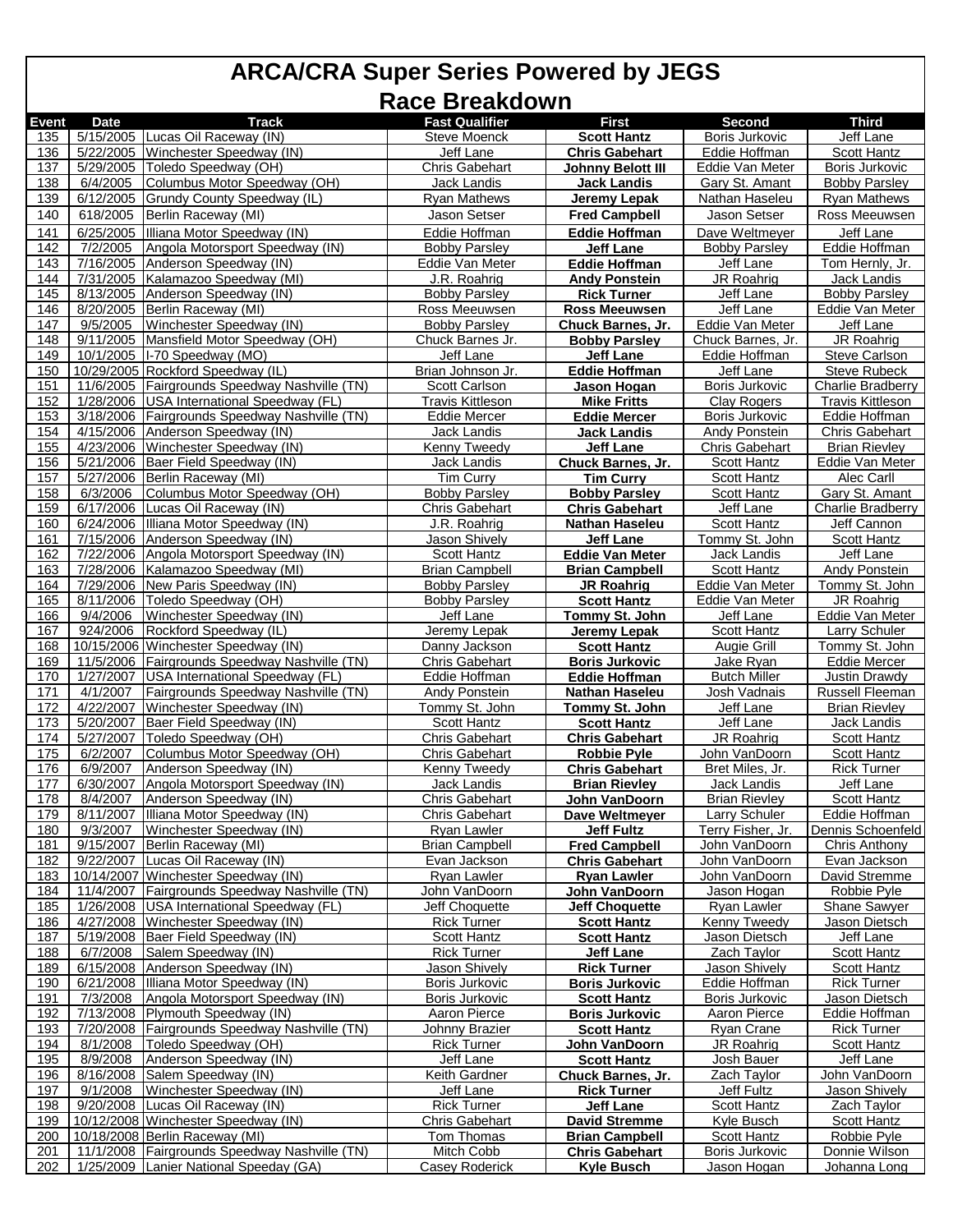| Event            | <b>Date</b>            | <b>Track</b>                                                  | <b>Fast Qualifier</b>                   | <b>First</b>                                 | Second                                  | <b>Third</b>                            |
|------------------|------------------------|---------------------------------------------------------------|-----------------------------------------|----------------------------------------------|-----------------------------------------|-----------------------------------------|
| 203              | 4/4/2009               | Watermelon Capital Speeday (GA)                               | Ryan Seig                               | <b>Bubba Pollard</b>                         | Korey Ruble                             | <b>Ryan Sieg</b>                        |
| 204              | 4/11/2009              | Anderson Speedway (IN)                                        | Boris Jurkovic                          | John VanDoorn                                | Boris Jurkovic                          | Eddie Hoffman                           |
| 205              | 5/17/2009              | Winchester Speedway (IN)                                      | Scott Hantz                             | <b>Scott Hantz</b>                           | John VanDoorn                           | Jim Crabtree, Jr.                       |
| 206              | 6/10/2009              | Berlin Raceway (MI)                                           | Alec Carll                              | <b>Brian Campbell</b>                        | <b>Chris Koslek</b>                     | <b>Chris Eggleston</b>                  |
| 207              | 6/27/2009              | Salem Speedway (IN)                                           | Chuck Barnes Jr.                        | John VanDoorn                                | <b>Scott Hantz</b>                      | <b>Aaron Pierce</b>                     |
| 208              | 7/4/2009               | Angola Motorsport Speedway (IN)                               | Boris Jurkovic                          | <b>Mike Kugler</b>                           | Jack Landis                             | Derek Bischak                           |
| 209              | 7/12/2009              | Plymouth Speedway (IN)                                        | Jason Shively                           | <b>David Stremme</b>                         | Jack Landis                             | Aaron Pierce                            |
| 210              | 7/27/2009              | Anderson Speedway (IN)                                        | <b>Boris Jurkovic</b>                   | <b>Kyle Busch</b>                            | <b>Rick Turner</b>                      | Aaron Pierce                            |
| 211<br>212       | 8/14/2009<br>8/23/2009 | Toledo Speedway (OH)<br>Fairgrounds Speedway Nashville (TN)   | John VanDoorn<br>John Bolen             | <b>Scott Hantz</b><br><b>Scott Hantz</b>     | JR Roahrig<br>John Bolen                | <b>Boris Jurkovic</b><br>Boris Jurkovic |
| 213              | 9/7/2009               | Winchester Speedway (IN)                                      | John VanDoorn                           | <b>Jeff Fultz</b>                            | <b>Brian Ickler</b>                     | John VanDoorn                           |
| 214              | 9/19/2009              | Baer Field Speedway (IN)                                      | <b>Scott Hantz</b>                      | <b>Scott Hantz</b>                           | Jason Dietsch                           | Mike Kugler                             |
| 215              | 10/9/2009              | Berlin Raceway (MI)                                           | <b>Scott Hantz</b>                      | <b>Tom Thomas</b>                            | <b>Chris Anthony</b>                    | <b>Chris Koslek</b>                     |
| 216              |                        | 10/18/2009 Winchester Speedway (IN)                           | <b>Chris Gabehart</b>                   | <b>Kyle Busch</b>                            | <b>Brian Rievley</b>                    | Terry Fisher, Jr.                       |
| $\overline{217}$ | 11/7/2009              | Concord Speedway (NC)                                         | Cassius Clark                           | <b>Jeff Fultz</b>                            | John VanDoorn                           | <b>Cassius Clark</b>                    |
| 218              | 1/31/2010              | Lanier National Speeday (GA)                                  | Steven Wallace                          | <b>Kyle Busch</b>                            | Steven Wallace                          | <b>Jeff Fultz</b>                       |
| 219              | 3/13/2010              | Gresham Motorsports Park (GA)                                 | <b>Augie Grill</b>                      | <b>Augie Grill</b>                           | <b>Chase Elliott</b>                    | Bubba Pollard                           |
| 220              | 4/11/2010              | Anderson Speedway (IN)                                        | Terry Fisher Jr.                        | John VanDoorn                                | Matt Kocourek                           | <b>Rick Turner</b>                      |
| 221<br>222       | 5/8/2010<br>5/16/2010  | Berlin Raceway (MI)<br>Winchester Speedway (IN)               | <b>Brian Campbell</b><br>Ross Kenseth   | <b>Brian Campbell</b><br><b>Ross Kenseth</b> | Chris Anthony<br><b>Scott Hantz</b>     | Johnny Benson<br>JR Roahrig             |
| 223              | 5/23/2010              | Hickory Motor Speedway (NC)                                   | Augie Grill                             | <b>Rvan Blanev</b>                           | <b>Jeff Fultz</b>                       | <b>Chase Elliott</b>                    |
| 224              | 6/16/2010              | Berlin Raceway (MI)                                           | Kyle Busch                              | <b>Kyle Busch</b>                            | <b>Chase Elliott</b>                    | Ross Kenseth                            |
| 225              | 7/3/2010               | Angola Motorsport Speedway (IN)                               | Steve Dorer                             | Tommy St. John                               | Scott Hantz                             | John VanDoorn                           |
| 226              | 7/11/2010              | Plymouth Speedway (IN)                                        | John VanDoorn                           | Eddie Hoffman                                | Aaron Pierce                            | JR Roahrig                              |
| 227              | 7/17/2010              | <b>Gresham Motorsports Park (GA)</b>                          | T.J. Reaid                              | <b>Augie Grill</b>                           | <b>Bubba Pollard</b>                    | <b>Ryan Blaney</b>                      |
| 228              | 7/26/2010              | Anderson Speedway (IN)                                        | Kyle Busch                              | <b>Scott Hantz</b>                           | Brian Johnson, Jr.                      | Terry Fisher, Jr.                       |
| 229              | 8/13/2010              | Toledo Speedway (OH)                                          | Joey Miller                             | John VanDoorn                                | Joey Miller                             | Scott Hantz                             |
| 230              | 8/28/2010              | Columbus Motor Speedway (OH)                                  | John VanDoorn                           | <b>Brian Campbell</b>                        | Scott Hantz                             | Robbie Pyle                             |
| 231              | 9/7/2010               | Winchester Speedway (IN)                                      | Donnie Wilson                           | John VanDoorn                                | <b>Scott Hantz</b>                      | Tommy St. John                          |
| 232<br>233       | 9/18/2010<br>10/2/2010 | Lucas Oil Raceway (IN)<br>Fairgrounds Speedway Nashville (TN) | <b>Griffin McGrath</b><br>Donnie Wilson | <b>Ross Kenseth</b><br>T.J. Reaid            | Josh Hamner<br><b>Chase Elliott</b>     | Chuck Barnes, Jr.<br>Ross Kenseth       |
| 234              |                        | 10/18/2010 Winchester Speedway (IN)                           | John VanDoorn                           | <b>Chase Elliott</b>                         | John VanDoorn                           | Chuck Barnes, Jr.                       |
| 235              | 11/6/2010              | Concord Speedway (NC)                                         | Bobby Measmer Jr.                       | <b>Colt James</b>                            | Ross Kenseth                            | Michael Pilla                           |
| 236              | 1/30/2011              | Lanier National Speeday (GA)                                  | Paul Kelly                              | <b>Chase Elliott</b>                         | <b>Bubba Pollard</b>                    | Daniel Hemric                           |
| 237              | 3/6/2011               | South Alabama Speedway (AL)                                   | Augie Grill                             | <b>Grant Enfinger</b>                        | Donnie Wilson                           | Jeff Fultz                              |
| 238              | 5/7/2011               | Anderson Speedway (IN)                                        | Peter Cozzolino                         | <b>Jeff Lane</b>                             | <b>Mason Mingus</b>                     | Terry Fisher, Jr.                       |
| 239              | 5/22/2011              | Baer Field Speedway (IN)                                      | <b>Scott Hantz</b>                      | <b>Brian Campbell</b>                        | <b>Scott Hantz</b>                      | Jeff Lane                               |
| 240              | 5/30/2011              | Columbus Motor Speedway (OH)                                  | <b>Tim Curry</b>                        | <b>Ross Kenseth</b>                          | <b>Tim Curry</b>                        | <b>Scott Hantz</b>                      |
| 241<br>242       | 6/12/2011<br>6/21/2011 | Lucas Oil Raceway (IN)<br>Berlin Raceway (MI)                 | Scott Hantz<br>Kyle Busch               | <b>Brian Campbell</b>                        | Scott Hantz<br>Johnny Benson Jr         | <b>Derrick Griffin</b><br>Tim DeVos     |
| 243              | 7/3/2011               | Angola Motorsport Speedway (IN)                               | Nick Gullatta                           | <b>Kyle Busch</b><br>Terry Fisher, Jr.       | <b>Steve Dorer</b>                      | Becca Kasten                            |
| 244              | $\frac{1}{7}$ 10/2011  | M-40 Speedway (MI)                                            | Kenny Tweedy                            | <b>Steve Dorer</b>                           | <b>Nick Gullatta</b>                    | Terry Fisher, Jr                        |
| 245              | 7/24/2011              | Plymouth Speedway (IN)                                        | <b>Boris Jurkovic</b>                   | <b>Ross Kenseth</b>                          | Derrick Griffin                         | Terry Fisher, Jr.                       |
| 246              | 8/1/2011               | Anderson Speedway (IN)                                        | Scott Hantz                             | <b>Steve Dorer</b>                           | <b>Chase Elliott</b>                    | <b>Brian Campbell</b>                   |
| 247              |                        | 8/19/2011   Dixie Motor Speedway (MI)                         | <b>Brian Campbell</b>                   | <b>Chase Elliott</b>                         | <b>Brian Campbell</b>                   | <b>Derrick Griffin</b>                  |
| 248              | 9/5/2011               | Winchester Speedway (IN)                                      | John VanDoorn                           | John VanDoorn                                | Scott Hantz                             | Aaron Pierce                            |
| 249              | 9/17/2011              | Gresham Motorsports Park (GA)                                 | Augie Grill                             | <b>Bubba Pollard</b>                         | T.J. Reaid                              | <b>Ryan Blaney</b>                      |
| 250              | 10/2/2011              | Lucas Oil Raceway (IN)                                        | Kenzie Ruston                           | <b>Kenzie Ruston</b>                         | Peter Cozzolino                         | Daniel Hemric                           |
| 251<br>252       | 10/8/2011              | Berlin Raceway (MI)<br>10/16/2011 Winchester Speedway (IN)    | Tim DeVos<br><b>Derrick Griffin</b>     | Terry VanHaitsma                             | Ross Meeuwsen<br><b>Derrick Griffin</b> | Chris Anthony<br><b>Chase Elliott</b>   |
| 253              | 11/5/2011              | Caraway Speedway (NC)                                         | Ryan Blaney                             | <b>Boris Jurkovic</b><br>Jeff Fultz          | Ryan Blaney                             | Ross Kenseth                            |
| 254              |                        | 1/29/2012   Watermelon Capital Speeday (GA)                   | David Ragan                             | <b>Kyle Busch</b>                            | <b>Bubba Pollard</b>                    | David Ragan                             |
| 255              | 4/15/2012              | Anderson Speedway (IN)                                        | T.J. Reaid                              | T.J. Reaid                                   | <b>Bubba Pollard</b>                    | Scott Hantz                             |
| 256              |                        | 4/29/2012 Toledo Speedway (OH)                                | <b>Brian Campbell</b>                   | <b>Brian Campbell</b>                        | Boris Jurkovic                          | John VanDoorn                           |
| 257              | 5/12/2012              | Berlin Raceway (MI)                                           | Terry VanHaitsma                        | <b>Brian Campbell</b>                        | Erik Jones                              | <b>Travis Braden</b>                    |
| 258              | 5/28/2012              | Shady Bowl Speedway (OH)                                      | John VanDoorn                           | <b>Scott Hantz</b>                           | Kenzie Ruston                           | John VanDoorn                           |
| 259              | 6/16/2012              | Springport Motor Speedway (MI)                                | Erik Jones                              | John VanDoorn                                | Becca Kasten                            | Nate Caruth                             |
| 260              |                        | 6/19/2012 Berlin Raceway (MI)                                 | John VanDoorn                           | <b>Kyle Busch</b>                            | <b>Chase Elliott</b>                    | John VanDoorn                           |
| 261              | 6/23/2012<br>7/21/2012 | Winchester Speedway (IN)<br>Anderson Speedway (IN)            | Terry Fisher Jr.<br>T.J. Reaid          | John VanDoorn<br><b>Ross Kenseth</b>         | Scott Hantz<br><b>Steve Dorer</b>       | Peter Cozzolino<br>John VanDoorn        |
| 262<br>263       | 7/27/2012              | Lucas Oil Raceway (IN)                                        | <b>Chad Finley</b>                      | Kyle Benjamin                                | Kenzie Ruston                           | <b>Travis Sauter</b>                    |
| 264              | 8/3/2012               | Dixie Motor Speedway (MI)                                     | John VanDoorn                           | John VanDoorn                                | Steve Dorer                             | Becca Kasten                            |
| 265              | 9/8/2012               | Flat Rock Speedway (MI)                                       | <b>Travis Braden</b>                    | <b>Scott Hantz</b>                           | John VanDoorn                           | Jason Dietsch                           |
| 266              | 9/15/2012              | Gresham Motorsports Park (GA)                                 | Kyle Benjmain                           | <b>Daniel Hemric</b>                         | Kyle Benjamin                           | <b>Stephen Nasse</b>                    |
| 267              | 9/23/2012              | Winchester Speedway (IN)                                      | Rick Turner                             | John VanDoorn                                | Jeff Fultz                              | Scott Hantz                             |
| 268              |                        | 9/30/2012 Lucas Oil Raceway (IN)                              | Chuck Barnes Jr.                        | <b>Brian Campbell</b>                        | Chuck Barnes Jr.                        | John VanDoorn                           |
| 269              |                        | 10/14/2012 Winchester Speedway (IN)                           | <b>Rick Turner</b>                      | <b>Ross Kenseth</b>                          | <b>Chase Elliott</b>                    | John VanDoorn                           |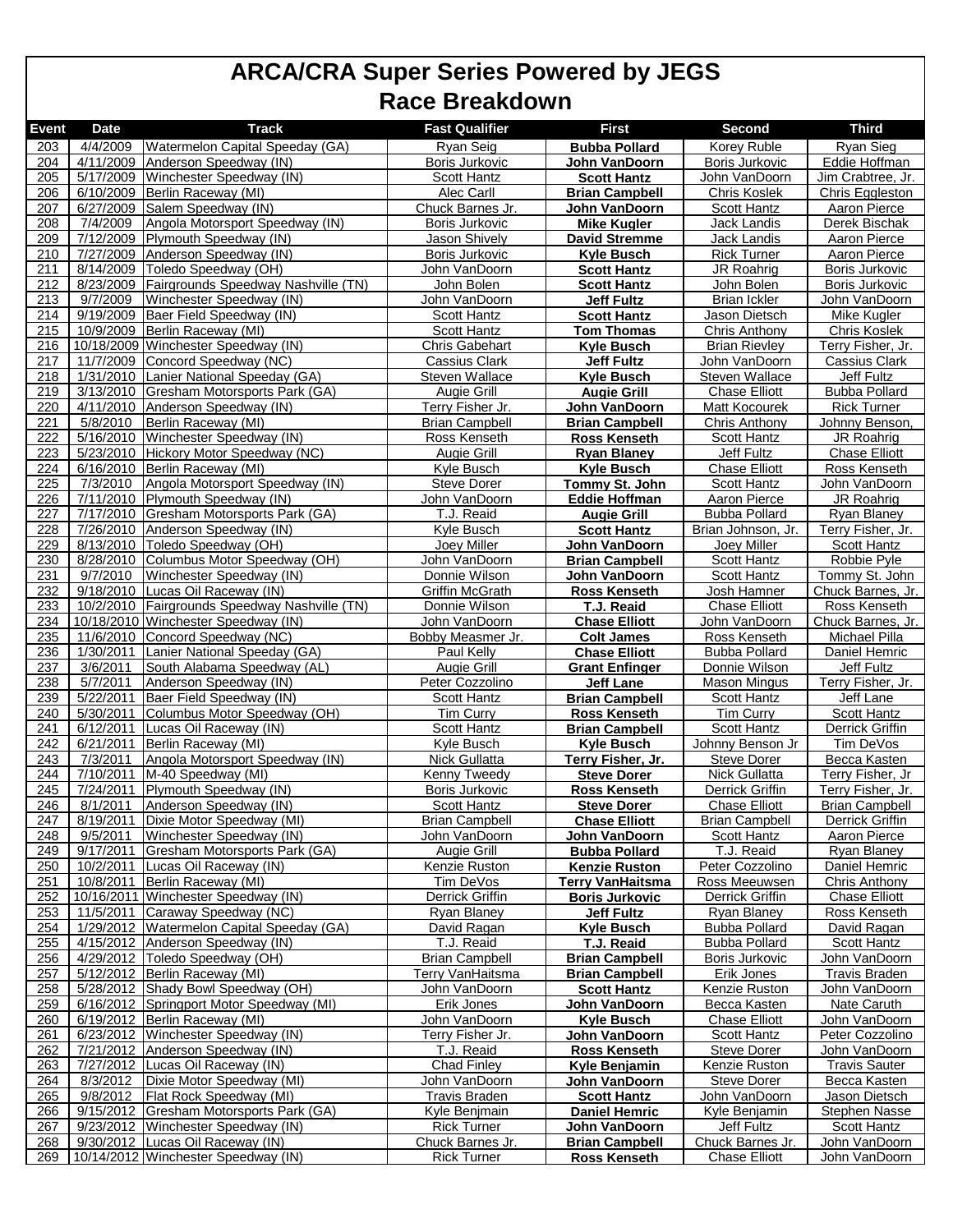| <b>Event</b> | <b>Date</b>       | <b>Track</b>                                  | <b>Fast Qualifier</b>   | <b>First</b>            | <b>Second</b>         | <b>Third</b>            |
|--------------|-------------------|-----------------------------------------------|-------------------------|-------------------------|-----------------------|-------------------------|
| 270          |                   | 10/27/2012 Watermelon Capital Speeday (GA)    | <b>Bubba Pollard</b>    | Kyle Benjamin           | Ross Kenseth          | <b>Matt Tifft</b>       |
| 271          |                   | 1/27/2013 Watermelon Capital Speeday (GA)     | <b>Johnny Sauter</b>    | <b>Jeff Choauette</b>   | David Odell           | <b>Scott Heckert</b>    |
| 272          |                   | 4/20/2013   Toledo Speedway (OH)              | John VanDoorn           | John VanDoorn           | Chris Wimmer          | Skylar Holzhausen       |
| 273          | 5/4/2013          | Anderson Speedway (IN)                        | T.J. Reaid              | T.J. Reaid              | Kyle Benjamin         | Joe Beaver              |
| 274          |                   | 6/15/2013 Berlin Raceway (MI)                 | John VanDoorn           | John VanDoorn           | Chad Finley           | <b>Bubba Pollard</b>    |
| 275          |                   | 6/29/2013 Winchester Speedway (IN)            | Anderson Bowen          | <b>Travis Braden</b>    | Terry Fisher Jr.      | Kyle Benjamin           |
| 276          |                   | 7/20/2013 Anderson Speedway (IN)              | T.J. Reaid              | John VanDoorn           | T.J. Reaid            | Ross Kenseth            |
| 277          |                   | 7/26/2013 Lucas Oil Raceway (IN)              | <b>Chad Finley</b>      | <b>Ross Kenseth</b>     | Terry Fisher Jr.      | <b>Brian Campbell</b>   |
| 278          | $\sqrt{8}/3/2013$ | Berlin Raceway (MI)                           | John VanDoorn           | <b>Brian Campbell</b>   | Travis Braden         | Tom Thomas              |
| 279          | 8/11/2013         | Madison International Speedway (WI)           | Jeremy Miller           | <b>Travis Sauter</b>    | Skylar Holzhausen     | Dan Fredrickson         |
| 280          |                   | 8/16/2013 Auto City Speedway (MI)             | <b>Travis Braden</b>    | <b>Travis Braden</b>    | Ali Kern              | <b>Brandon Oakley</b>   |
|              |                   |                                               |                         |                         |                       |                         |
| 281          | 8/17/2013         | Flat Rock Speedway (MI)                       | <b>Travis Braden</b>    | <b>Scott Hantz</b>      | Ali Kern              | <b>Rick Turner</b>      |
| 282          | 9/2/2013          | Winchester Speedway (IN)                      | Anderson Bowen          | John VanDoorn           | Travis Braden         | Jeff Fultz              |
| 283          | 9/15/2013         | Kil-Kare Raceway (OH)                         | <b>Travis Braden</b>    | <b>Travis Braden</b>    | David Carter          | Ali Kern                |
| 284          |                   | 9/22/2013 Lucas Oil Raceway (IN)              | Travis Braden           | <b>Travis Braden</b>    | Jeff Cannon           | <b>Brett Robinson</b>   |
| 285          |                   | 10/13/2013 Winchester Speedway (IN)           | <b>Chase Elliott</b>    | Erik Jones              | <b>Chase Elliott</b>  | Mason Mingus            |
| 286          |                   | 10/26/2013 Memphis International Raceway (TN) | Derrick Griffin         | <b>Brian Campbell</b>   | Ross Kenseth          | Derrick Griffin         |
| 287          |                   | 11/2/2013 Fairgrounds Speedway Nashville (TN) | <b>Chase Elliott</b>    | <b>Chase Elliott</b>    | Daniel Hemric         | <b>Hunter Robbins</b>   |
| 288          |                   | 1/26/2014 Watermelon Capital Speeday (GA)     | <b>Johnny Sauter</b>    | <b>Chase Elliott</b>    | Daniel Hemric         | <b>Austin Theriault</b> |
| 289          |                   | 4/12/2014   Toledo Speedway (OH)              | <b>Chad Finley</b>      | <b>Brian Campbell</b>   | Anderson Bowen        | <b>Chad Finley</b>      |
| 290          |                   | 4/26/2014 Anderson Speedway (IN)              | T.J. Reaid              | T.J. Reaid              | <b>Brian Campbell</b> | Ross Kenseth            |
| 291          |                   | 5/26/2014 Illiana Motor Speedway (IN)         | Chris Weinkauf          | <b>Ty Majeski</b>       | Eddie Hoffman         | Jonathan Eilen          |
| 292          |                   | 5/31/2014 Berlin Raceway (MI)                 | Wes Griffith Jr.        | <b>Brian Campbell</b>   | Terry Senneker Jr.    | <b>Travis Braden</b>    |
| 293          | 6/14/2014         | Anderson Speedway (IN)                        | Daniel Hemric           | <b>Daniel Hemric</b>    | <b>Travis Braden</b>  | <b>Bubba Pollard</b>    |
| 294          |                   | 7/19/2014 Berlin Raceway (MI)                 | John VanDoorn           | John VanDoorn           | <b>Bubba Pollard</b>  | Ross Meeuwsen           |
| 295          |                   | 7/25/2014 Lucas Oil Raceway (IN)              |                         |                         |                       |                         |
|              |                   |                                               | Willie Allen            | <b>Kyle Busch</b>       | John Hunter           | <b>Chad Finley</b>      |
| 296          | 8/2/2014          | Columbus Motor Speedway (OH)                  | <b>Brian Campbell</b>   | <b>Travis Braden</b>    | Cody Coughlin         | <b>Chad Finley</b>      |
| 297          |                   | 8/13/2014 Kalamazoo Speedway (MI)             | Kyle Busch              | <b>Kyle Busch</b>       | John VanDoorn         | Travis Braden           |
| 298          | 8/16/2014         | Flat Rock Speedway (MI)                       | Ross Kenseth            | <b>Travis Braden</b>    | Ali Kern              | <b>Steve Dorer</b>      |
| 299          | 9/1/2014          | Winchester Speedway (IN)                      | Anderson Bowen          | <b>Cody Coughlin</b>    | <b>Rick Turner</b>    | <b>Scott Hantz</b>      |
| 300          | 9/14/2014         | Kil-Kare Raceway (OH)                         | <b>Brandon Oakley</b>   | <b>Brandon Oakley</b>   | <b>Travis Braden</b>  | Kyle Jones              |
| 301          | 9/28/2014         | Lucas Oil Raceway (IN)                        | <b>Chad Finley</b>      | Daniel Hemric           | Paul Shafer Jr.       | <b>Chad Finley</b>      |
| 302          |                   | 10/12/2014 Winchester Speedway (IN)           | Erik Jones              | <b>Erik Jones</b>       | <b>Travis Braden</b>  | Donnie Wilson           |
| 303          |                   | 1/25/2015 Watermelon Capital Speeday (GA)     | <b>Bubba Pollard</b>    | <b>Chase Elliott</b>    | Kyle Grissom          | David Ragan             |
| 304          |                   | 4/11/2015   Toledo Speedway (OH)              | Boris Jurkovic          | <b>Brian Campbell</b>   | Terry Senneker Jr.    | <b>Grant Quinlan</b>    |
| 305          |                   | 4/26/2015 Anderson Speedway (IN)              | Mark Lambert            | <b>Eddie Van Meter</b>  | <b>Trent Snyder</b>   | <b>Brett Robinson</b>   |
| 306          |                   | 5/16/2015 Berlin Raceway (MI)                 | <b>Brian Campbell</b>   | <b>Brian Campbell</b>   | Joe Bush              | Chris Anthony           |
| 307          |                   | 5/25/2015 Illiana Motor Speedway (IN)         | Jeff Cannon             | <b>Hunter Baize</b>     | Jeff Cannon           | Grant Quinlan           |
| 308          |                   | 6/16/2015 Berlin Raceway (MI)                 | Dalton Armstrong        | <b>Erik Jones</b>       | <b>Chris Koslek</b>   | John Hunter             |
| 309          |                   | 7/18/2015 Anderson Speedway (IN)              | Ross Kenseth            | <b>Erik Jones</b>       | Jack Smith            | <b>Hunter Baize</b>     |
| 310          | 7/24/2015         | Lucas Oil Raceway (IN)                        | John Hunter Nemechek    | John Hunter             | Jake Crum             | Cody Coughlin           |
| 311          |                   | 8/12/2015 Kalamazoo Speedway (MI)             | <b>Grant Quinlan</b>    | Ali Kern                | <b>Quinnton Bear</b>  | <b>Phil Bozell</b>      |
| 312          |                   | 8/15/2015   Flat Rock Speedway (MI)           | Grant Quinlan           | <b>Hunter Baize</b>     | Dan Leeck             | <b>Brian Campbell</b>   |
| 313          |                   | 8/22/2015 Baer Field Speedway (IN)            | Ali Kern                | <b>Grant Quinlan</b>    | <b>Scott Hantz</b>    | Ali Kern                |
| 314          | 9/7/2015          | Winchester Speedway (IN)                      | Ali Kern                | <b>Christopher Bell</b> | Daniel Hemric         | Cody Coughlin           |
|              | 9/13/2015         |                                               |                         |                         | Kyle Jones            | Eddie Van Meter         |
| 315          |                   | Columbus Motor Speedway (OH)                  | <b>Brian Campbell</b>   | <b>Brian Campbell</b>   |                       |                         |
| 316          |                   | 9/27/2015 Lucas Oil Raceway (IN)              | <b>Blaine Rocha</b>     | <b>Brian Campbell</b>   | Dominique Van         | Blaine Rocha            |
| 317          |                   | 10/11/2015 Winchester Speedway (IN)           | <u>Terry Fisher Jr.</u> | <b>Erik Jones</b>       | Cody Coughlin         | <b>Chase Elliott</b>    |
| 318          | 1/31/2016         | <b>Crisp Motorsports Park</b>                 | Zane Smith              | <b>Bubba Pollard</b>    | Harrison Burton       | Zane Smith              |
| 319          | 4/8/2016          | Fairgrounds Speedway Nashville (TN)           | <b>Tyler Ankrum</b>     | <b>Dalton Armstrong</b> | Travis Braden         | Zane Smith              |
| 320          | 4/9/2016          | Fairgrounds Speedway Nashville (TN)           | <b>Tyler Ankrum</b>     | <b>Donnie Wilson</b>    | Stephen Wallace       | <b>Bubba Pollard</b>    |
| 321          | 4/16/2016         | Toledo Speedway (OH)                          | <b>Brandon Oakley</b>   | <b>Cody Coughlin</b>    | <b>Chad Finley</b>    | Dalton Armstrong        |
| 322          | 5/7/2016          | Anderson Speedway (IN)                        | <b>Brandon Oakley</b>   | <b>Cody Coughlin</b>    | Dalton Armstrong      | Zane Smith              |
| 323          | 5/21/2016         | Baer Field Speedway (IN)                      | Wes Griffith Jr.        | <b>Cody Coughlin</b>    | Dalton Armstrong      | Terry Fisher Jr.        |
|              |                   |                                               |                         |                         |                       |                         |
| 324          | 6/16/2016         | Berlin Raceway (MI)                           | <b>Bubba Pollard</b>    | <b>Erik Jones</b>       | <b>Bubba Pollard</b>  | Phil Bozell             |
| 325          | 6/25/2016         | Columbus Motor Speedway (OH)                  | John VanDoorn           | <b>Brian Campbell</b>   | Travis Braden         | Cody Coughlin           |
| 326          | 7/16/2016         | Anderson Speedway (IN)                        | John VanDoorn           | <b>Dalton Armstrong</b> | Wes Griffith Jr       | Steve Dorer             |
| 327          | 7/22/2016         | Lucas Oil Raceway (IN)                        | John Hunter Nemechek    | <b>Erik Jones</b>       | <b>Brian Campbell</b> | Raphael Lessard         |
| 328          | 8/10/2016         | Kalamazoo Speedway (MI)                       | Erik Jones              | <b>Brian Campbell</b>   | Erik Jones            | John VanDoorn           |
| 329          | 9/5/2016          | Winchester Speedway (IN)                      | Cody Coughlin           | <b>Cody Coughlin</b>    | Dalton Sargeant       | <b>Travis Braden</b>    |
| 330          | 9/25/2016         | Lucas Oil Raceway (IN)                        | Travis Braden           | <b>Brian Campbell</b>   | Dalton Armstrong      | Wes Griffith Jr         |
|              |                   |                                               |                         |                         |                       |                         |
| 331          | 10/9/2016         | Winchester Speedway (IN)                      | <b>Brandon Oakley</b>   | <b>Travis Braden</b>    | Eddie Van Meter       | Dalton Sargeant         |
| 332          | 1/29/2017         | Watermelon Capital Speeday (GA)               | Erik Jones              | <b>Harrison Burton</b>  | Erik Jones            | <b>Stephen Nasse</b>    |
| 333          | 4/8/2017          | Fairgrounds Speedway Nashville (TN)           | <b>Stephen Nasse</b>    | <b>Casey Roderick</b>   | Augie Grill           | Kyle Plott              |
| 334          | 4/22/2017         | Toledo Speedway (OH)                          | Josh Brock              | <b>Brian Campbell</b>   | John VanDoorn         | <b>Chad Finley</b>      |
| 335          | 5/7/2017          | Anderson Speedway (IN)                        | John VanDoorn           | John VanDoorn           | Eddie Van Meter       | Josh Brock              |